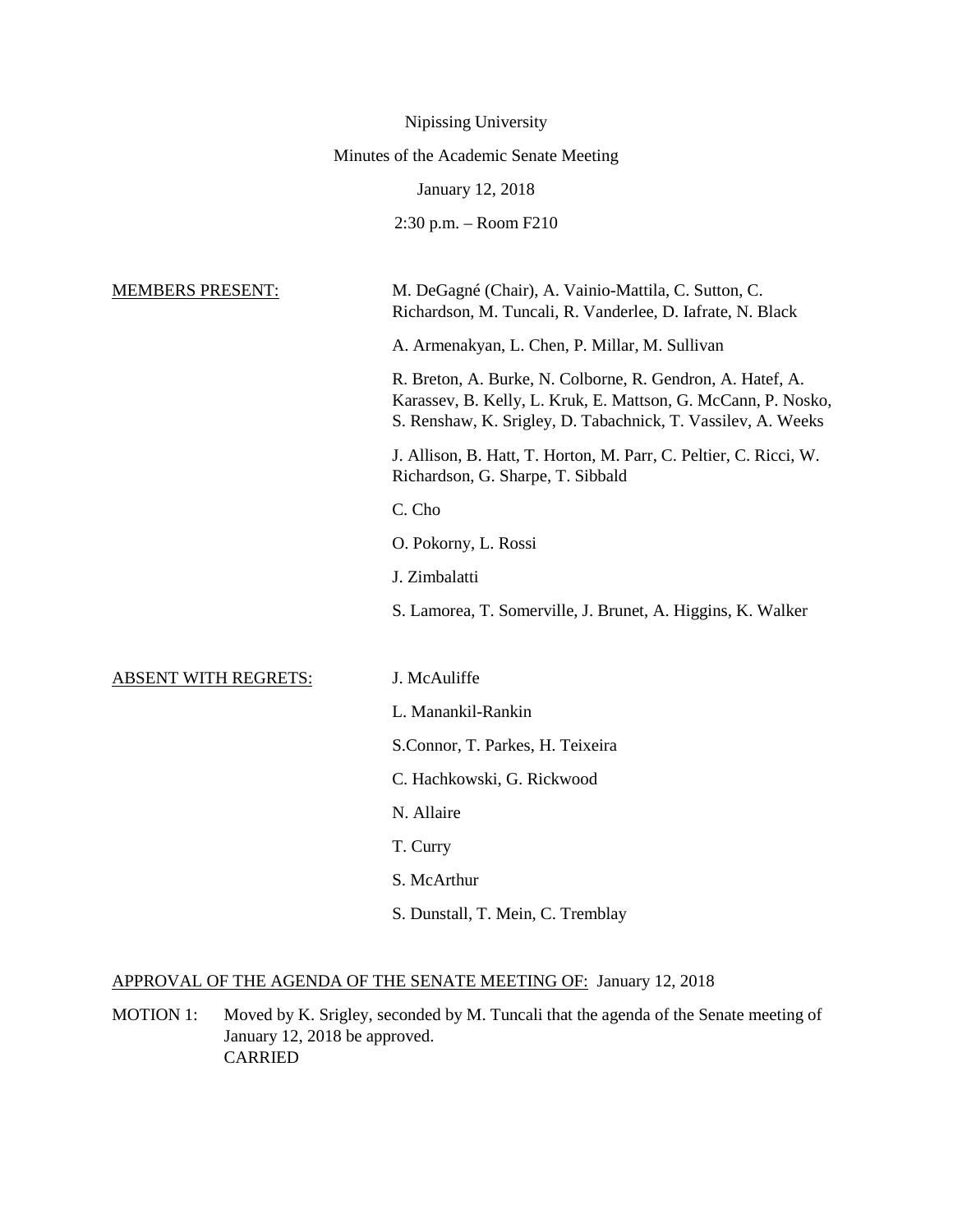### ADOPTION OF THE MINUTES OF THE SENATE MEETING OF: November 10, 2017

MOTION 2: Moved by G. McCann, seconded by A. Armenakyan that the minutes of the Senate meeting of November 10, 2017 be adopted. The December 8, 2017 Senate meeting was adjourned due to a lack of quorum. The Speaker advised that announcements were made but Minutes were not taken. Senate business can only be conducted if quorum requirements have been met. CARRIED

## BUSINESS ARISING FROM THE MINUTES

As the joint agreement between the Board of Governors and Senate stipulates that Senate representation is required, J. Murton and M.A. Parr resigned from the Senate Budget Advisory Committee. A call was put forward for nominations for two Senators to serve on the Senate Budget Advisory Committee. T. Horton – ACCLAIMED A. Burk - ACCLAIMED

#### QUESTION PERIOD

Concerns were expressed related to the curriculum changes, in particular the adding of new courses and the lack of comparative data in the USC Reports included in the Senate Agenda. In response, it was advised that the Nursing curriculum changes were a result of an extensive curricular assessment by both internal and external individuals. The courses are not new courses but courses that have been modified. It was thought that the comparative data was not required as the information was imbedded in the documents. The Provost advised that a question had been received regarding the template and the implications of adding new courses. This item will be added to the agenda for discussion at the January Academic Quality Assurance and Planning Committee meeting.

A question was asked regarding the process for approval of posted positions within the University. The Vice-President, Finance & Administration responded explaining that all new and replacement positions are approved at the Budget Committee. Each department must make a case for the position and provide cost information and rationale. The Committee also compares staffing levels with other Universities in Ontario. Given our current budget constraints, all positions are reviewed closely.

#### REPORTS OF STANDING COMMITTEES AND FACULTY OR UNIVERSITY COUNCILS

#### **SENATE EXECUTIVE COMMITTEE**

- MOTION 1: Moved by M. DeGagné, seconded by A. Weeks that Senate receive the Report of the Senate Executive Committee dated December 4, 2017. CARRIED
- MOTION 2: Moved by M. DeGagné, seconded by K. Srigley that Senate receive the Report of the Senate Executive Committee dated January 9, 2018. CARRIED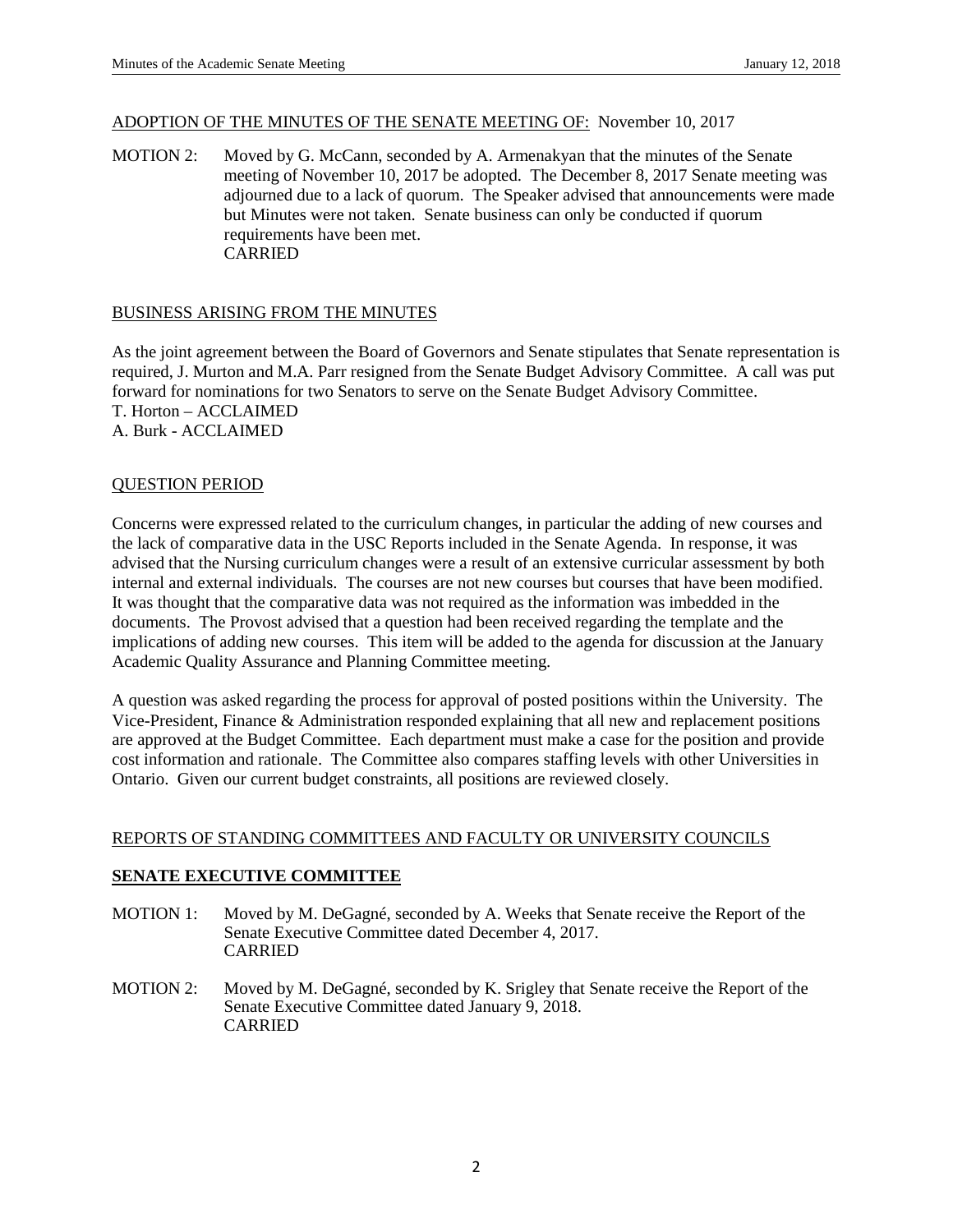## **PLANNING AND PRIORITIES COMMITTEE**

- MOTION 3: Moved by A. Vainio-Mattila, seconded by L. Chen that the Report of the Planning and Priorities Committee dated November 24, 2017, be received. CARRIED
- MOTION 4: Moved by A. Vainio-Mattila, seconded by M. Tuncali that Senate grant approval for the creation of a Department of Classical Studies and Modern Languages (merging of the Classical Studies, French, Spanish and Russian Programs). CARRIED
- MOTION 5: Moved by A. Vainio-Mattila, seconded by A. Armenakyanhat the Report of the Planning and Priorities Committee dated December 15, 2017, be received. CARRIED

#### **UNDERGRADUATE STUDIES COMMITTEE**

MOTION 6: Moved by M. Tuncali, seconded by L. Chen that the Report of the Undergraduate Studies Committee, dated November 29, 2017 be received. CARRIED

## **1. FACULTY OF APPLIED & PROFESSIONAL STUDIES**

#### **Criminology and Criminal Justice**

- MOTION 7: Moved by M. Tuncali, seconded by L. Chen that Senate approve the revision of the course title CRJS 3416 Aboriginal Legal Studies to Indigenous Legal Studies. CARRIED
- MOTION 8: Moved by M. Tuncali, seconded by G. McCann that Senate approve the removal of the registration restrictions for CRJS 2926 Forensic Science. CARRIED
- MOTION 9: Moved by M. Tuncali, seconded by A. Vainio-Mattila that Senate approve the creation of CRJS 3356 Vulnerable Populations. Senator Peltier advised that there is objection to the term, "Vulnerable Populations", and asked that future use of this term be taken into consideration. It was noted that a Statement of Need was not included. CARRIED
- MOTION 10: Moved by R. Gendron, seconded by A. Burk that Senate approve the creation of CRJS 3356 Vulnerable Populations be tabled. DEFEATED

#### **Nursing**

MOTION 11: Moved by M. Tuncali, seconded by K. Srigley that Senate approve Motions 12-20, 22-23, 25-26, 28, 33 & 34 as outlined as an omnibus Motion (Motions are revisions). CARRIED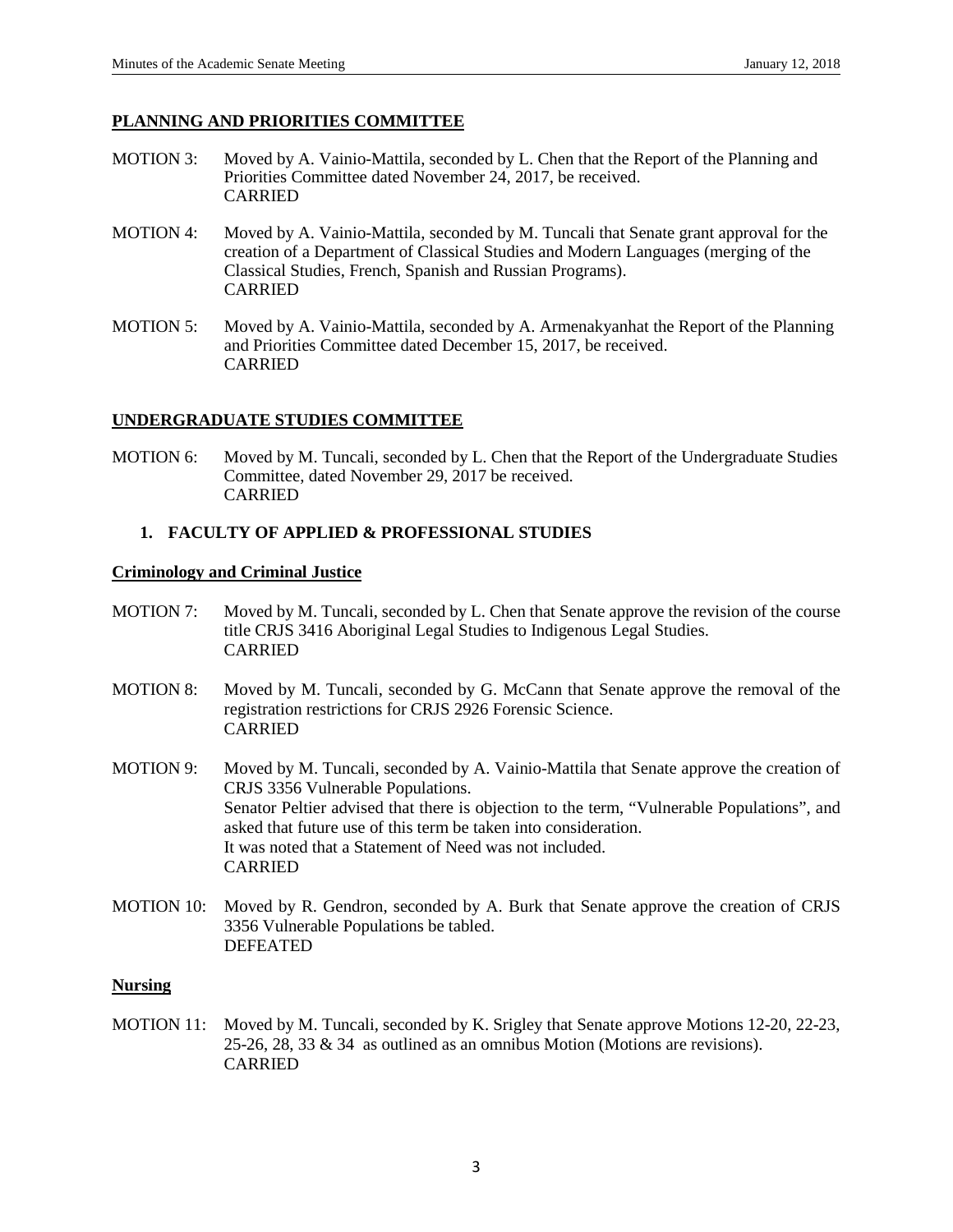- MOTION 12: Moved by M. Tuncali, seconded by K. Srigley that Senate approve that NURS 1006 Professional Self Awareness be revised in the curriculum of the Collaborative BScN Program.
- MOTION 13: Moved by M. Tuncali, seconded by K. Srigley that Senate approve that NURS 1016 Nursing and Health be revised in the curriculum of the Collaborative BScN Program.
- MOTION 14: Moved by M. Tuncali, seconded by K. Srigley that Senate approve that NURS 1017 Aging and Health be revised in the curriculum of the Collaborative BScN Program.
- MOTION 15: Moved by M. Tuncali, seconded by K. Srigley that Senate approve that NURS 1026 Clinical Practicum: Nursing Healthy Individuals be revised in the curriculum of the Collaborative BScN Program.
- MOTION 16: Moved by M. Tuncali, seconded by K. Srigley that Senate approve that NURS 1027 Clinical Practicum: Nursing Older Adults be revised in the curriculum of the Collaborative BScN Program.
- MOTION 17: Moved by M. Tuncali, seconded by K. Srigley that Senate approve that NURS 1037 Health Assessment be revised in the curriculum of the Collaborative BScN Program.
- MOTION 18: Moved by M. Tuncali, seconded by K. Srigley that Senate approve that NURS 2007 Concepts in Mental Health Nursing be revised in the curriculum of the Collaborative BScN and RPN to BScN Bridging Program.
- MOTION 19: Moved by M. Tuncali, seconded by K. Srigley that Senate approve that NURS 2016 Health Challenges be revised in the curriculum of the Collaborative BScN and RPN to BScN Bridging Program.
- MOTION 20: Moved by M. Tuncali, seconded by K. Srigley that Senate approve that NURS 2026 Nursing Individuals experiencing Health Challenges be revised in the Collaborative BScN and RPN to BScN Bridging Program.
- MOTION 22: Moved by M. Tuncali, seconded by K. Srigley that Senate approve that NURS 2037 Pharmacology be revised in the curriculum of the Collaborative BScN and RPN Bridging Program.
- MOTION 23: Moved by M. Tuncali, seconded by K. Srigley that Senate approve that NURS 2047 Professional Foundations in Nursing be revised in the curriculum of the Collaborative BScN and RPN Bridging Program.
- MOTION 25: Moved by M. Tuncali, seconded by K. Srigley that Senate approve that NURS 2526 Pathophysiology be revised in the curriculum of the Collaborative BScN and RPN Bridging Program.
- MOTION 26: Moved by M. Tuncali, seconded by K. Srigley that Senate approve that NURS 3007 Community Health Nursing be revised in the curriculum of the Collaborative BScN and RPN to BScN Bridging Program.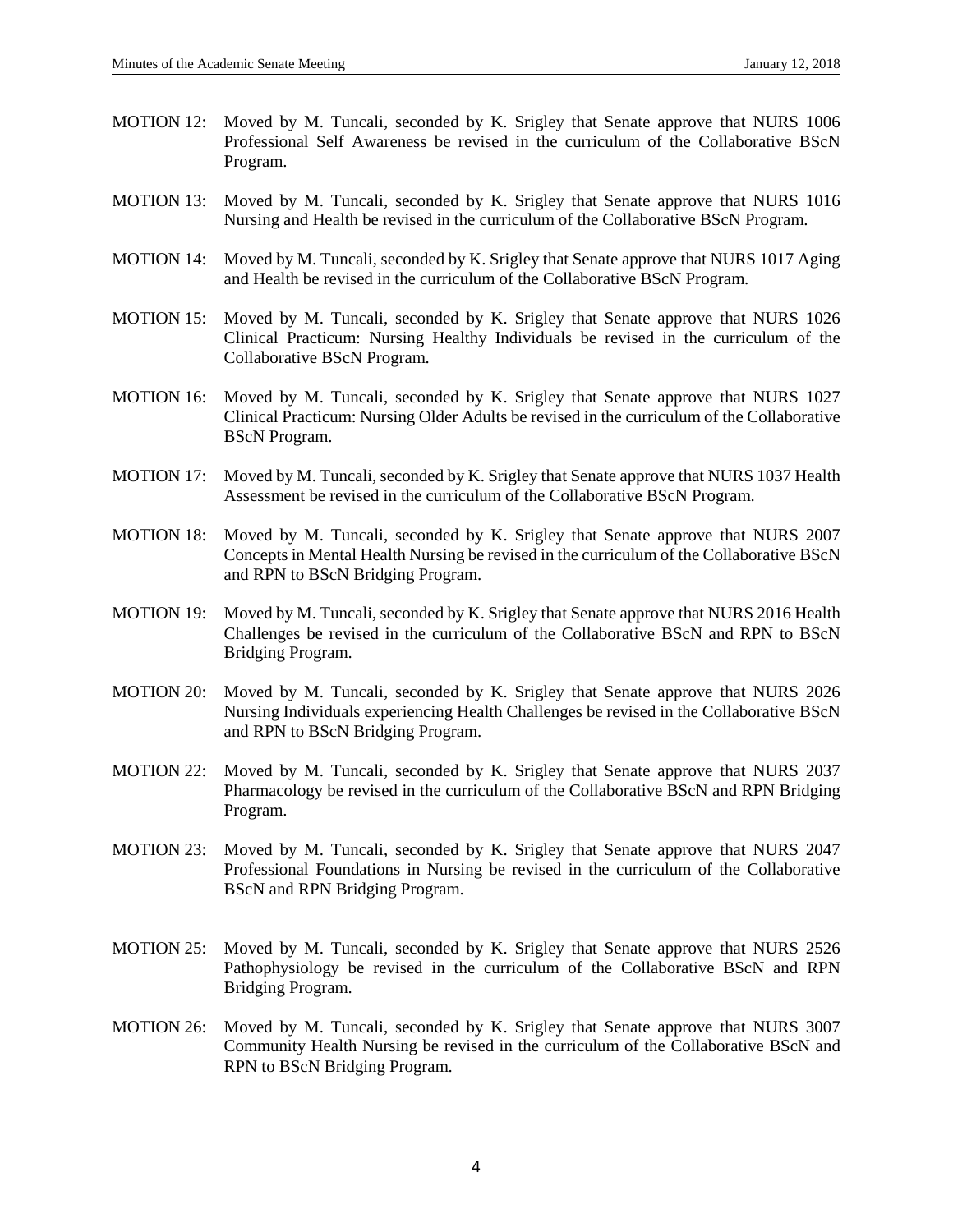- MOTION 28: Moved by M. Tuncali, seconded by K. Srigley that Senate approve that NURS 3027 Nursing Communities and Populations be revised in the curriculum of the Collaborative BScN and RPN Bridging Program.
- MOTION 33: Moved by M. Tuncali, seconded by K. Srigley that Senate approve that NURS 4026 Clinical Practicum: Advanced Clinical Practice be revised in the curriculum of the Collaborative BScN and RPN Bridging Program.
- MOTION 34: Moved by M. Tuncali, seconded by K. Srigley that Senate approve that NURS 4036 Complex Health Challenges be revised in the curriculum of the Collaborative BScN and RPN Bridging Program. CARRIED
- MOTION 35: Moved by M. Tuncali, seconded by K. Srigley that Senate approve Motions 21, 24, 27, 29- 32, 36-38 as outlined as an omnibus Motion (Motions are additions to the programs). CARRIED
- MOTION 21: Moved by M. Tuncali, seconded by S. Lamorea that Senate approve that NURS 2036 Development of Nursing Knowledge be added in the curriculum of the Collaborative BScN and RPN Bridging Program.
- MOTION 24: Moved by M. Tuncali, seconded by S. Lamorea that Senate approve that NURS 2207 Clinical Practicum: Nursing Individuals experiencing Mental Health Challenges be added in the curriculum of the Collaborative BScN and RPN to BScN Bridging Program.
- MOTION 27: Moved by M. Tuncali, seconded by S. Lamorea that Senate approve that NURS 3017 Maternal Child Care be added in the curriculum of the Collaborative BScN and RPN to BScN Bridging Program.
- MOTION 29: Moved by M. Tuncali, seconded by S. Lamorea that Senate approve that NURS 3116 Nursing Research 1 be added in the curriculum of the Collaborative BScN and RPN Bridging Program.
- MOTION 30: Moved by M. Tuncali, seconded by S. Lamorea that Senate approve that NURS 3117 Nursing Research 2 be added in the curriculum of the Collaborative BScN and RPN Bridging Program.
- MOTION 31: Moved by M. Tuncali, seconded by S. Lamorea that Senate approve that NURS 3217 Clinical Practicum: Maternal Child Nursing be added in the curriculum of the Collaborative BScN and RPN Bridging Program.
- MOTION 32: Moved by M. Tuncali, seconded by S. Lamorea that Senate approve that NURS 4024 Clinical Practicum: Nursing Preceptorship be added in the curriculum of the Collaborative BScN and RPN Bridging Program.
- MOTION 36: Moved by M. Tuncali, seconded by S. Lamorea that Senate approve that NURS 4067 Principles of Management, Leadership and Change be added in the curriculum of the Collaborative BScN and RPN Bridging Program.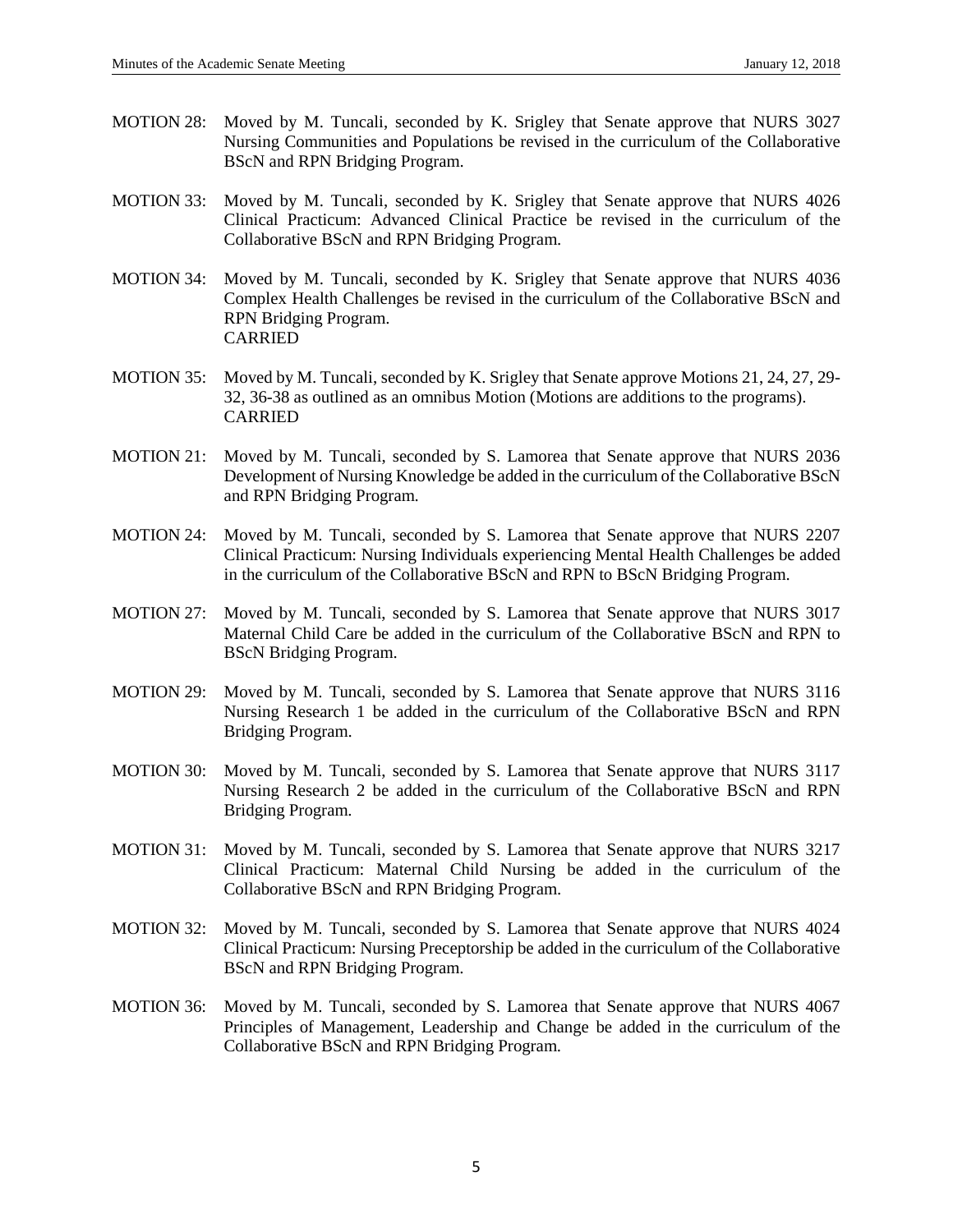- MOTION 37: Moved by M. Tuncali, seconded by S. Lamorea that Senate approve that NURS 4126 Transition to Professional Practice be added in the curriculum of the Collaborative BScN and RPN to BScN Bridging Program.
- MOTION 38: Moved by M. Tuncali, seconded by S. Lamorea that Senate approve that NURS 4436 Advanced Studies in Aging and Health be added in the curriculum of the Collaborative BScN and RPN Bridging Program. CARRIED

#### **Social Work**

- MOTION 39: Moved by M. Tuncali, seconded by L. Chen that Senate approved Motions 40-48 as outlined as an omnibus Motion. CARRIED
- MOTION 40: Moved by M. Tuncali, seconded by L. Chen that Senate approve the deletion of SWRK3305 Individual Practice Across the Life Span (6 credits) and replace it with two 3 credit courses: SWRK3356 Individual Practice Across the Life Span I (3 credits) and SWRK3357 Individual Practice Across the Life Span II (3 credits).
- MOTION 41: Moved by M. Tuncali, seconded by L. Chen that Senate approve the minor changes to SWRK4206 Social Work Research.
- MOTION 42: Moved by M. Tuncali, seconded by L. Chen that Senate approve that SWRK3406 Aboriginal Communities and Metis Nation be renamed SWRK3406 Indigenous Perspectives and Social Work Practice.
- MOTION 43: Moved by M. Tuncali, seconded by L. Chen that Senate approve that SWRK4306 Aboriginal Wellness be renamed SWRK4306 Indigenous Wellness.
- MOTION 44: Moved by M. Tuncali, seconded by L. Chen that Senate approve that SWRK4316 Aboriginal Child Welfare be renamed SWRK4316 Indigenous Child Welfare.
- MOTION 45: Moved by M. Tuncali, seconded by L. Chen that Senate approve an increase in total contact hours for SWRK3505 Field Education I from 375 hours field education plus 6 hours field integration seminars to 375 hours field education plus 8 hours field integration seminars.
- MOTION 46: Moved by M. Tuncali, seconded by L. Chen that Senate approve an increase in total contact hours for SWRK4605 Field Education II from 525 hours field education plus 6 hours field integration seminars to 525 hours field education plus 10 hours field integration seminars.
- MOTION 47: Moved by M. Tuncali, seconded by L. Chen that Senate approve the following prerequisites for SWRK3406, SWRK3506, SWRK3806, and SWRK3106: SWRK1007, SWLF1006, SWRK2006 and SWRK2106 or equivalents.
- MOTION 48: Moved by M. Tuncali, seconded by L. Chen that Senate approve the following prerequisites for all 4000 level courses: SWRK3505; SWRK3216; SWRK3406; SWRK3356; SWRK3357; SWRK3506; SWRK3806; SWRK3316; and SWRK3106. CARRIED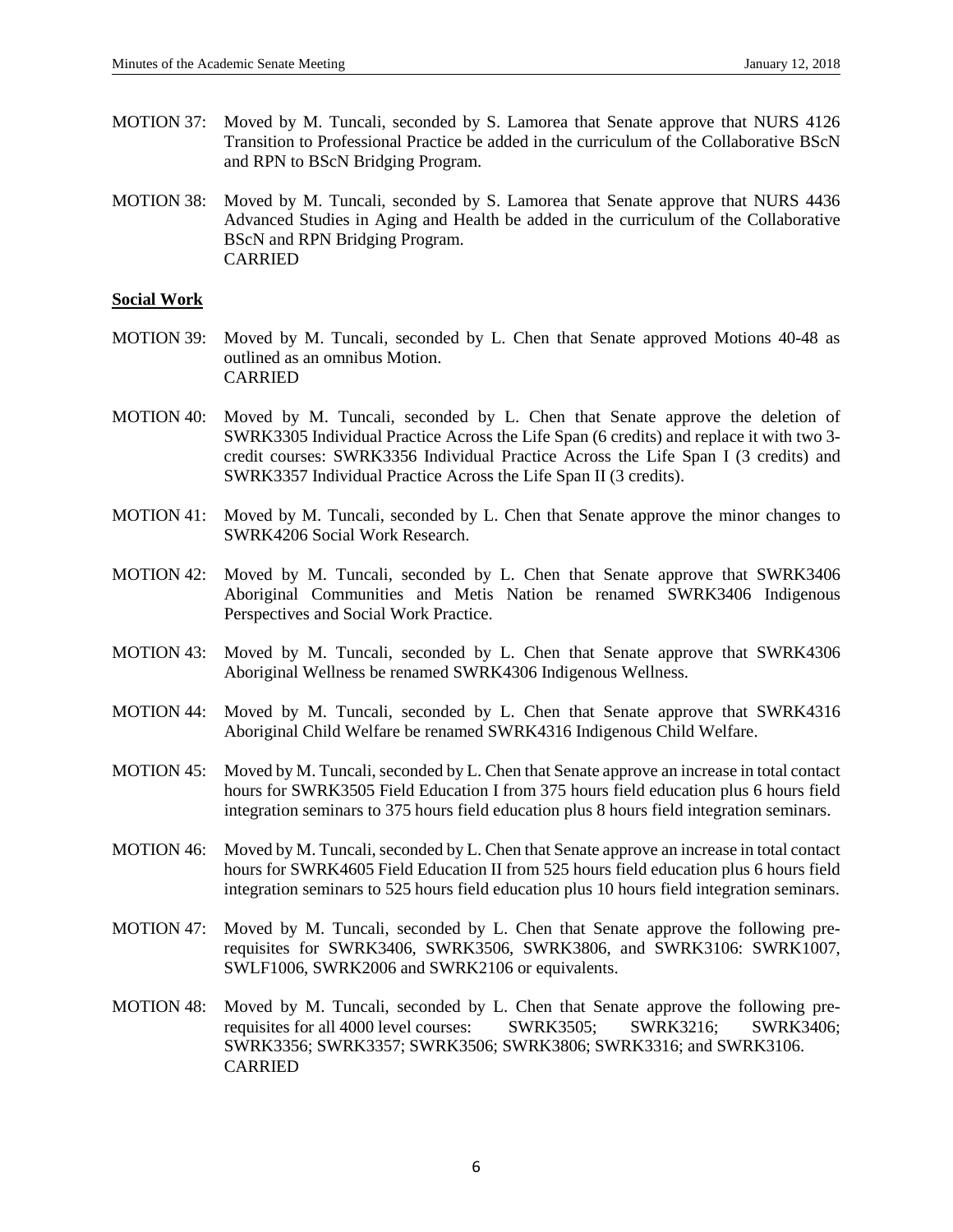## **2. FACULTY OF ARTS AND SCIENCE**

#### **Computer Science and Mathematics**

MOTION 49: Moved by M. Tuncali, seconded by S. Lamorea that Senate approve a Minor in Physics. CARRIED

## **English**

MOTION 50: Moved by M. Tuncali, seconded by R. Breton that Senate approve that the prerequisite for ACAD 3006, Mentoring the Writer, be changed as follows:

#### **Old prerequisite:**

An overall average of 80%; and 54 credits completed including ACAD 1601. **New prerequisite:** 

An overall average of 75%; and 54 credits completed including ACAD 1601. CARRIED

MOTION 51: Moved by M. Tuncali, seconded by R. Breton that Senate approve that ACAD 3006, Mentoring the Writer, be added to the list of courses cross-listed with ENGL and that, thus, the following sentence be added to the description: "This course may be credited toward English Studies." CARRIED

## **French**

MOTION 52: Moved by M. Tuncali, seconded by L. Chen that Senate approve that the course description for FRENCH 2707 Culture française/French Culture be modified as follows:

## **FREN 2707 Culture française**

**NEW COURSE DESCRIPTION:** Les étudiants explorent les divers aspects de la culture française. Le contenu comprend l'étude de sujets variés tels que les écrivains, la musique, le théâtre, les événements culturels, la musique, les traditions culinaires et autres sujets au choix. Les étudiants développent une compréhension et une appréciation de la culture française au niveau mondial en participant à diverses activités.

\*Students explore various aspects of French culture. The content includes the study of diverse subjects such as writers, music, theater, cultural events, culinary traditions and other topics. Students develop an understanding and appreciation of French culture at a global level by participating in various activities.

CARRIED

## **History**

MOTION 53: Moved by M. Tuncali, seconded by K. Srigley that Senate approve the addition of HIST 2026: Major Themes in Historical Studies. CARRIED

#### **Religion and Cultures**

- MOTION 54: Moved by M. Tuncali, seconded by R. G. McCann that Senate approve the addition of RLCT 3066 Religion, Spirituality and Social Justice to the Religions and Cultures curriculum. CARRIED
	- **December 11, 2017 Report**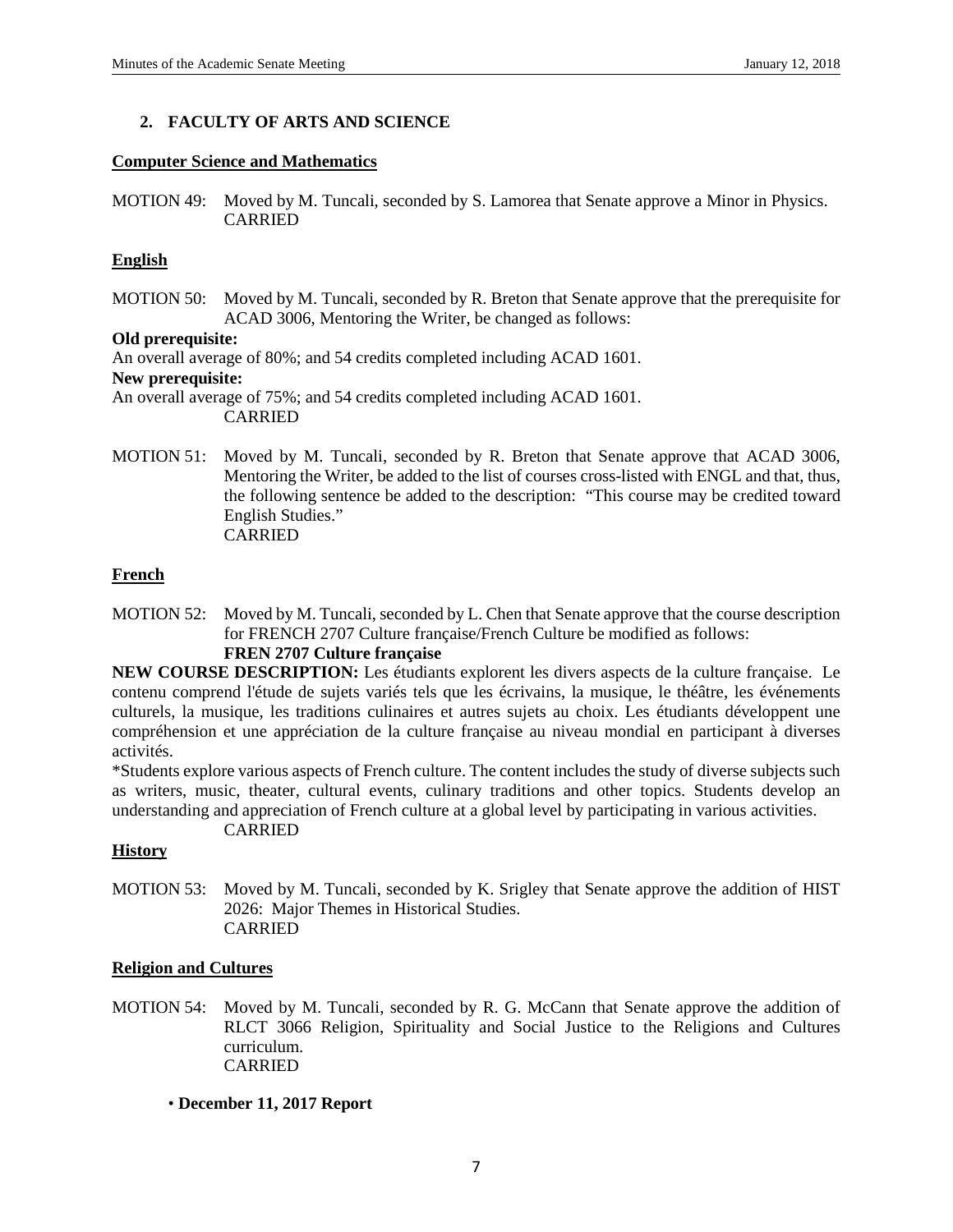MOTION 55: Moved by A. Vainio-Mattila, seconded by G. McCann that the Report of the Undergraduate Studies Committee, dated December 11, 2017 be received. CARRIED

## **1. FACULTY OF APPLIED & PROFESSIONAL STUDIES**

#### **Child and Family Studies**

MOTION 56: Moved by A. Vainio-Mattila, seconded by L. Chen that Senate approve a non-substantive change – a course prerequisite alteration from the previous prerequisite of CHFS/PSYC 2026 to 'any 54 credits completed' for CHFS 4016/PSYC 4016, Program Evaluation and Outcomes Management, effective 2018/19. CARRIED

## **2. FACULTY OF ARTS AND SCIENCE**

#### **Biology and Chemistry**

- MOTION 57: Moved by A. Vainio-Mattila, seconded by S. Lamorea that Senate consider Motions 59- 61 as an omnibus motion. CARRIED
- MOTION 58: Moved by A. Vainio-Mattila, seconded by M. Tuncali that Senate approve Motions 59-61 as an omnibus motion.
- MOTION 59: Moved by A. Vainio-Mattila, seconded by M. Tuncali that Senate approve that the prerequisites for BIOL/CHEM 3306, Enzymology, be changed as follows: Old Prerequisite: CHEM 1006 and CHEM 1007 New Prerequisite: CHEM 1006, CHEM 1007 and BIOL2206/CHEM 2207 (Introduction to Biochemistry)
- MOTION 60: Moved by A. Vainio-Mattila, seconded by M. Tuncali that Senate approve that the lab component from BIOL 3007 (ENSC 3007) be removed.
- MOTION 61: Moved by A. Vainio-Mattila, seconded by M. Tuncali that Senate approve that the course description for BIOL 3007 (ENSC 3007) be modified. CARRIED

#### **Classics**

- MOTION 62: Moved by A. Vainio-Mattila, seconded by T. Horton that Senate consider Motions 64-85 as an omnibus motion. CARRIED
- MOTION 63: Moved by A. Vainio-Mattila, seconded by S. Lamorea that Senate approve Motions 64- 85 as an omnibus motion.
- MOTION 64: Moved by A. Vainio-Mattila, seconded by S. Lamorea that Senate approve the addition of CLAS 2126 – *Latin and Greek for Scientific and Medical Terminology* - to the list of courses offered by the Classical Studies Program.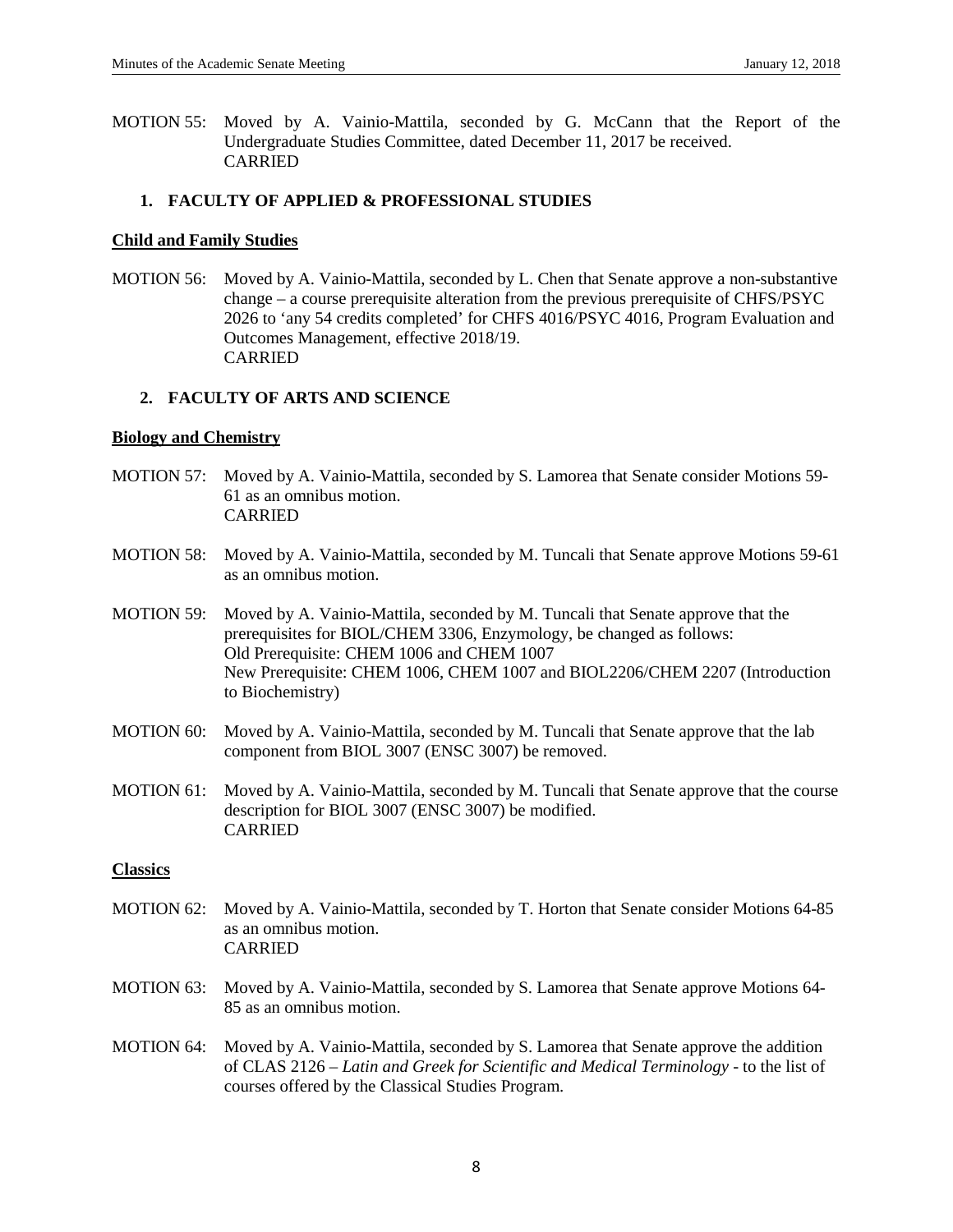- MOTION 65: Moved by A. Vainio-Mattila, seconded by S. Lamorea that Senate approve the addition of CLAS 2016 – *Education in Ancient Greece and Rome* - to the list of courses offered by the Classical Studies Program.
- MOTION 66: Moved by A. Vainio-Mattila, seconded by S. Lamorea that Senate approve the addition of CLAS 2017 – *Ancient Myth and Religion* - to the list of courses offered by the Classical Studies Program.
- MOTION 67: Moved by A. Vainio-Mattila, seconded by S. Lamorea that Senate approve the addition of CLAS 2516 – *Art and Archaeology of Ancient Greece and Rome* - to the list of courses offered by the Classical Studies Program.
- MOTION 68: Moved by A. Vainio-Mattila, seconded by S. Lamorea that Senate approve the addition of CLAS 2326 – *Gods and Heroes: Epic Literature of Ancient Greece and Rome* - to the list of courses offered by the Classical Studies Program.
- MOTION 69: Moved by A. Vainio-Mattila, seconded by S. Lamorea that Senate approve the addition of CLAS 2327 – *Drama and Performance in Ancient Greece and Rome* - to the list of courses offered by the Classical Studies Program.
- MOTION 70: Moved by A. Vainio-Mattila, seconded by S. Lamorea that Senate approve the addition of CLAS 2336 – *The Ancient Novel* - to the list of courses offered by the Classical Studies Program.
- MOTION 71: Moved by A. Vainio-Mattila, seconded by S. Lamorea that Senate approve the addition of CLAS 2337 – *Ancient Rhetoric and Oratory: Persuasive Speech in Ancient Greece and Rome* - to the list of courses offered by the Classical Studies Program.
- MOTION 72: Moved by A. Vainio-Mattila, seconded by S. Lamorea that Senate approve the addition of CLAS 2436 – *The Rise and Fall of Democratic Athens* - to the list of courses offered by the Classical Studies Program.
- MOTION 73: Moved by A. Vainio-Mattila, seconded by S. Lamorea that Senate approve the addition of CLAS 2437 – *The Age of Empires: From Alexander the Great to the Roman Conquest* - to the list of courses offered by the Classical Studies Program.
- MOTION 74: Moved by A. Vainio-Mattila, seconded by S. Lamorea that Senate approve the addition of CLAS 2446 – *The Rise and Fall of the Roman Empire* - to the list of courses offered by the Classical Studies Program.
- MOTION 75: Moved by A. Vainio-Mattila, seconded by S. Lamorea that Senate approve the addition of CLAS 2447 – *Famous Figures of the Ancient World* - to the list of courses offered by the Classical Studies Program.
- MOTION 76: Moved by A. Vainio-Mattila, seconded by S. Lamorea that Senate approve the addition of CLAS 3016 – *Economy and Social Class in the Ancient World* - to the list of courses offered by the Classical Studies Program.
- MOTION 77: Moved by A. Vainio-Mattila, seconded by S. Lamorea that Senate approve the addition of CLAS 3017 – *Warfare in the Ancient World* - to the list of courses offered by the Classical Studies Program.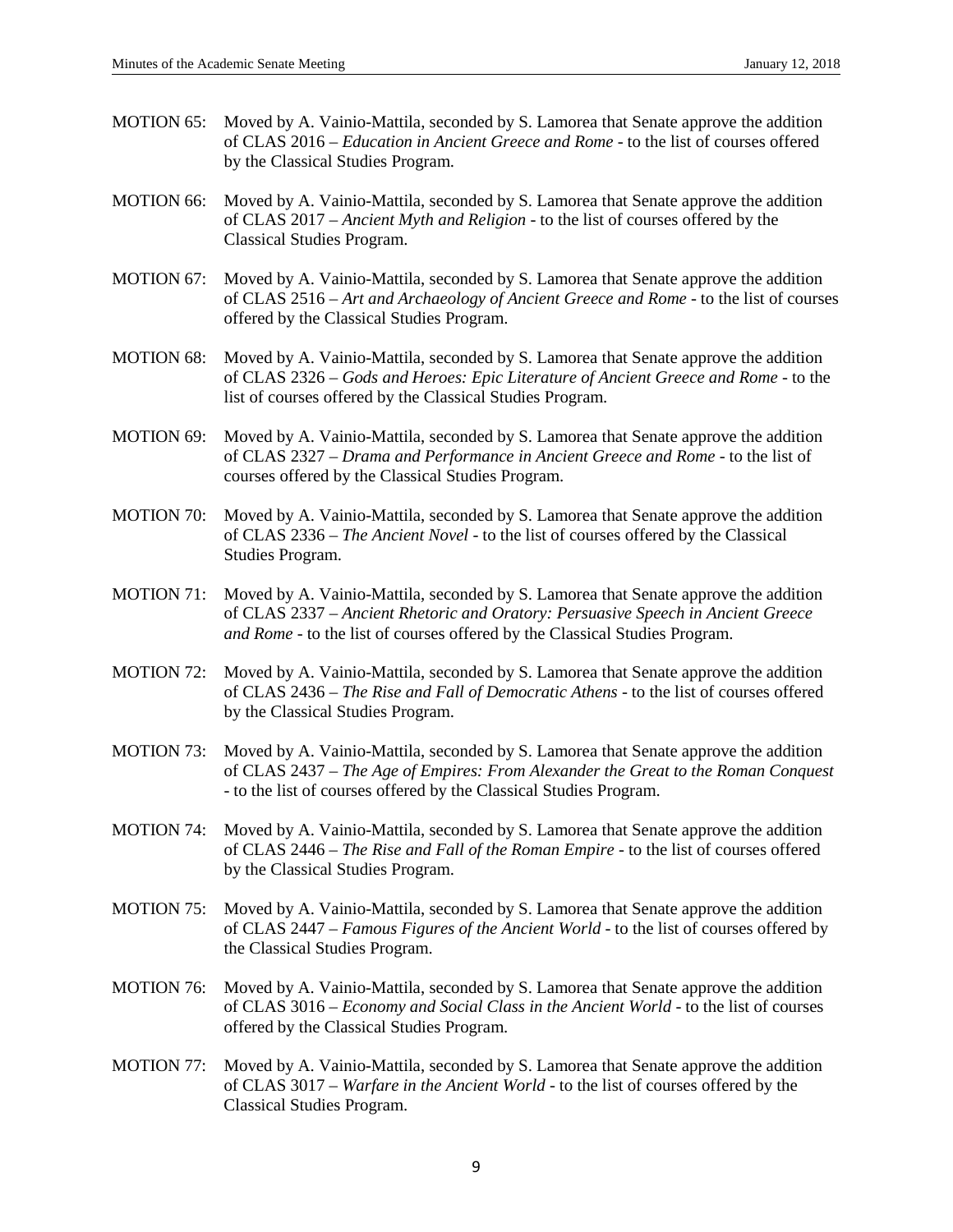- MOTION 78: Moved by A. Vainio-Mattila, seconded by S. Lamorea that Senate approve the addition of CLAS 3316 – *Topics in the Literature of Ancient Greece and Rome* - to the list of courses offered by the Classical Studies Program.
- MOTION 79: Moved by A. Vainio-Mattila, seconded by S. Lamorea that Senate approve the addition of CLAS 3436 – *Topics in the History of Ancient Greece and Rome* - to the list of courses offered by the Classical Studies Program.
- MOTION 80: Moved by A. Vainio-Mattila, seconded by S. Lamorea that Senate approve the addition of CLAS 4436 – *Theory and Method in Classical Studies Research* - to the list of courses offered by the Classical Studies Program.
- MOTION 81: Moved by A. Vainio-Mattila, seconded by S. Lamorea that Senate approve the addition of CLAS 3136 – *Advanced Latin Studies* - to the list of courses offered by the Classical Studies Program.
- MOTION 82: Moved by A. Vainio-Mattila, seconded by S. Lamorea that Senate approve the addition of CLAS 3236 – *Advanced Studies in Ancient Greek* - to the list of courses offered by the Classical Studies Program.
- MOTION 83: Moved by A. Vainio-Mattila, seconded by S. Lamorea that Senate approve the addition of CLAS 4116 – *Readings in Select Latin Authors* - to the list of courses offered by the Classical Studies Program.
- MOTION 84: Moved by A. Vainio-Mattila, seconded by S. Lamorea that Senate approve the addition of CLAS 4117 – *Readings in Select Ancient Greek Authors*- to the list of courses offered by the Classical Studies Program.
- MOTION 85: Moved by A. Vainio-Mattila, seconded by S. Lamorea that Senate approve changing the prerequisite for CLAS 4427 from CLAS 4416 or CLAS 4417 to CLAS 4436 – *Theory and Method in Classical Studies Research*. CARRIED
- MOTION 86: Moved by A. Vainio-Mattila, seconded by M. Tuncali that Senate consider Motions 88- 91 as an omnibus motion. CARRIED
- MOTION 87: Moved by A. Vainio-Mattila, seconded by G. McCann that Senate approve Motions 88- 91 as an omnibus motion for a Major Modification in the Classical Studies Program.
- MOTION 88: Moved by A. Vainio-Mattila, seconded by G. McCann that Senate approve changing the degree requirements for an Honours Specialization (60 credits) in Classical Studies.

## **FROM:**

Students must complete CLAS 1006 and CLAS 1007 with a minimum of 60% in each. 12 Credits from CLAS 1106, 1107, 2116, 2117 OR CLAS 1206, 1207, 2216, 2217 One of CLAS 2416 or 2417 One of CLAS 2426 or 2427 Two of CLAS 2306, 2307, 2316, 2317, 3326, and 3327 Six Credits of *CLAS 4416 and 4427* OR *CLAS 4417 and 4427* OR *CLAS 4495* An additional 24 Classical Studies credits at the upper level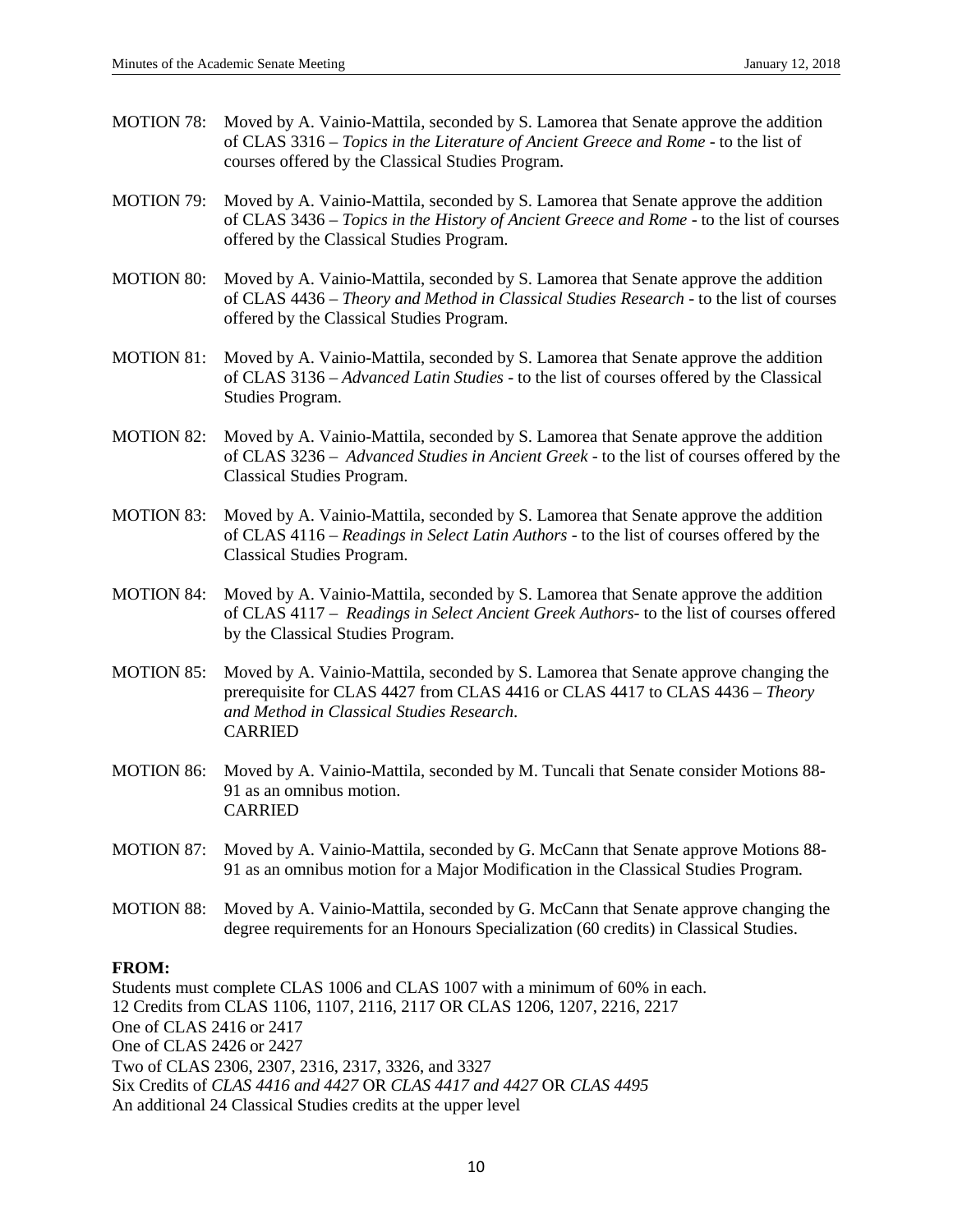**TO:**

- 1. Students must complete **BOTH** CLAS 1006 *The Civilization of Ancient Greece* (3 cr.) **AND** CLAS 1007 – *The Civilization of Ancient Rome* (3 cr.) with a minimum of 60% in each.
- 2. **Both** CLAS 3316 *Topics in the Literature of the Ancient World* (3 cr.) **AND** CLAS 3436 *Topics in the History of Ancient Greece and Rome* (3 cr.)
- 3. **Both** CLAS 4436 *Theory and Method in Classical Studies Research* (3 cr.) **AND** CLAS 4427 *Honours Seminar in History and Culture* (3 cr.)
- 4. 18 credits in Ancient Greek Language and/or Latin.
- 5. An additional 24 credits in Classical Studies (or cross-listed) courses of which at least 6 credits (excluding CLAS 3316 and 3436) must be at the 3000 level.

MOTION 89: Moved by A. Vainio-Mattila, seconded by G. McCann that Senate approve changing the degree requirements for a Specialization (54 credits) in Classical Studies.

# **FROM:**<br>1.

- Students must complete CLAS 1006 and 1007 with a minimum of 60% in each.
- 2. One of CLAS 2416 and CLAS 2417
- 3. Two of CLAS 2306, 2307, 2316, 2317, 3326, 3327
- 4. Two of CLAS 2006, 2007, 2406, 2407
- 5. Three of CLAS 3066, 3097, 3206, 3207, 3416, 3417
- 6. An additional 21 Classical Studies (or cross-listed) upper year courses TO: Students must complete **BOTH** CLAS 1006 The Civilization of Anci
- Students must complete **BOTH** CLAS 1006 *The Civilization of Ancient Greece* (3 cr.) **AND** CLAS 1007 – *The Civilization of Ancient Rome* (3 cr.) with a minimum of 60% in each. **Both** CLAS 3316 – *Topics in the Literature of the Ancient World* (3 cr.) **AND** CLAS 3436 – *Topics in the History of Ancient Greece and Rome* (3 cr.) An additional 42 credits from upper year Classical Studies (or cross-listed) courses, of which 6 credits (excluding CLAS 3316 and 3436) must be at the 3000 level.
- MOTION 90: Moved by A. Vainio-Mattila, seconded by G. McCann that Senate approve changing the degree requirements for a Major Degree (36 credits) in Classical Studies.
- FROM: Students must complete CLAS 1006 and 1007 with a minimum of 60% in each

One of CLAS 2416 or 2417

One of CLAS 2426 or 2427

Two of CLAS 2306, 2307, 2316, 2317, 3326, 3327

An additional 18 upper year Classical Studies credits or cross-listed credits.

TO: Students must complete 3 credits from **both** CLAS 1006 – *The Civilization of Ancient Greece* (3 cr.) **and** CLAS 1007 – *The Civilization of Ancient Rome* (3 cr.) with a minimum of 60% in each. **Both** CLAS 3316 – *Topics in the Literature of the Ancient World* (3 cr.) **AND** CLAS 3436 – *Topics in the History of Ancient Greece and Rome* (3 cr.) An additional 24 upper year Classical Studies credits, of which 6 credits (excluding CLAS 3316 and 3436) must be at the 3000 level.

MOTION 91: Moved by A. Vainio-Mattila, seconded by G. McCann that Senate approve changing the degree requirements for a Minor (18 credits) in Classical Studies.

**FROM:** A Minor in Classical Studies is available to students pursuing a program of study in a different discipline. Students will need to achieve a minimum 60% average in the 18 credits presented for the Minor. In addition to the requirements listed below. Students must complete CLAS 1006 – The Civilization of Ancient Greece and CLAS 1007 – The Civilization of Ancient Rome. Any 12 Credits of upper year courses in Classical Studies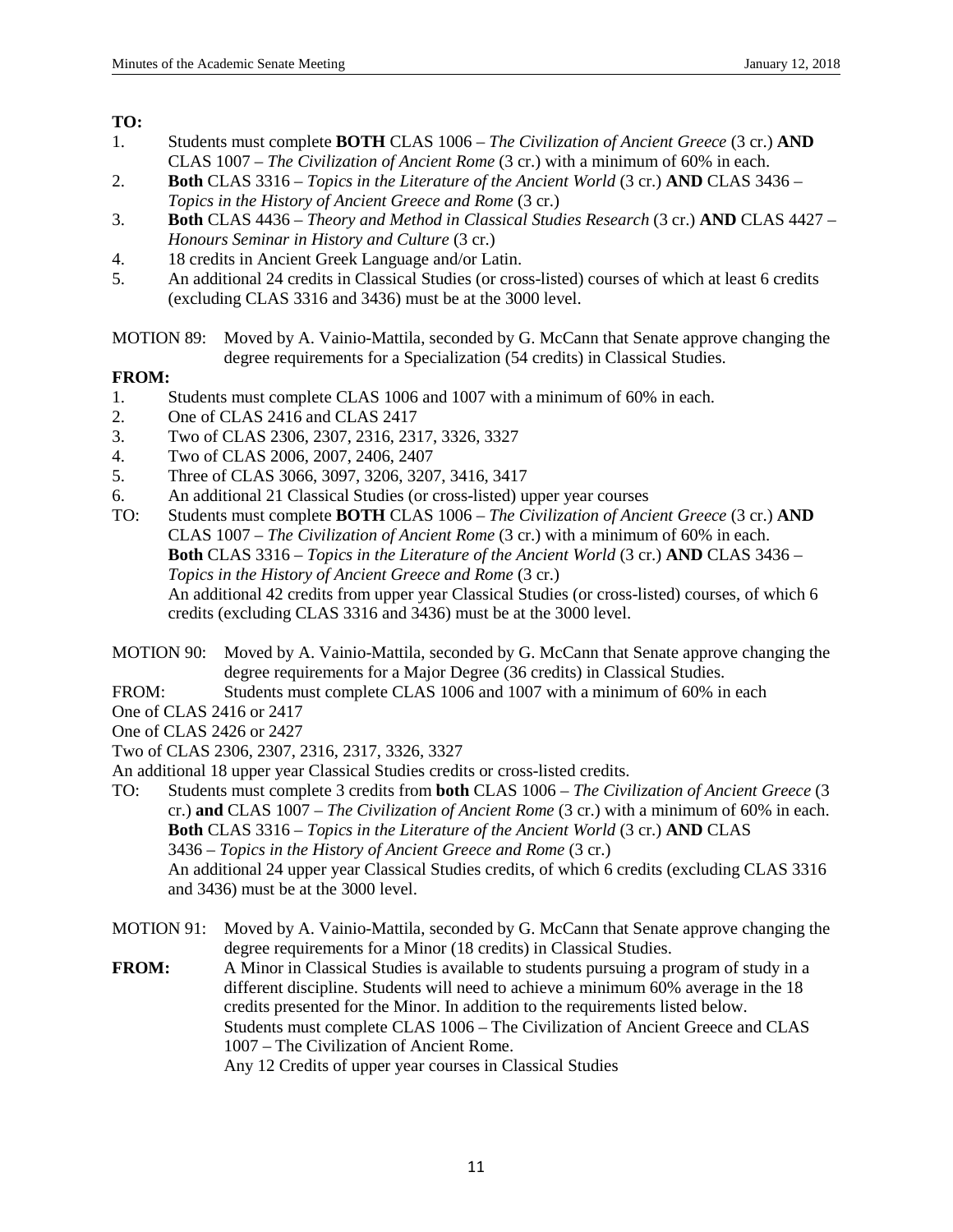TO: A Minor in Classical Studies is available to students pursuing a program of study in a different discipline. Students will need to achieve a minimum 60% average in the 18 credits presented for the Minor. In addition to the requirements listed below. Students must complete CLAS 1006 – The Civilization of Ancient Greece and CLAS 1007 – The Civilization of Ancient Rome. Any 12 upper year Classical Studies credits with at least 3 credits at the 3000 level. CARRIED MOTION 92: Moved by A. Vainio-Mattila, seconded by L. Chen that Senate approve the banking of the following list of courses currently listed under Classical Studies in the Nipissing University Academic Calendar: CLAS 2006 – Myth and Religion in Ancient Greece CLAS 2007 – Myth and Religion in Ancient Rome CLAS 2306 – The Historians of Ancient Greece CLAS 2307 – The Historians of Ancient Rome CLAS 2316 – Introduction to Greek Literature in Translation, CLAS 2406 – Warfare in Ancient Greece CLAS 2407 – Warfare in Ancient Rome CLAS 2416 – The History of Ancient Greece CLAS 2417 – The History of Ancient Rome CLAS 2426 – Famous Figures in Ancient Greece CLAS 2427 – Famous Figures in Ancient Rome

- CLAS 2506 Greek Art and Architecture
- CLAS 3097 Women in the Roman World
- CLAS 3116 Selected Latin Authors I
- CLAS 3117 Selected Latin Authors II
- CLAS 3126 Advanced Ancient Greek I: Prose
- CLAS 3127 Advanced Ancient Greek II: Poetry
- CLAS 3207 Slavery in the Roman World
- CLAS 3326 Greek Drama and Theatre
- CLAS 3327 Roman Comedy
- CLAS 3416 Topics in Greek History and Culture
- CLAS 3417 Topics in Roman History and Culture
- CLAS 4106 Advanced Reading in Latin Prose Authors
- CLAS 4107 Advanced Readings in Latin Poetry
- CLAS 4416 Selected Topics in Greek History and Culture

CLAS 4417 – Selected Topics in Roman History and Culture

CARRIED

- MOTION 93: Moved by A. Vainio-Mattila, seconded by G. McCann that Senate consider Motions 95- 98 as an omnibus motion.
- MOTION 94: Moved by A. Vainio-Mattila, seconded by L. Chen that Senate approve Motions 95-98 as an omnibus motion.
- MOTION 95: Moved by A. Vainio-Mattila, seconded by L. Chen that Senate approve the cross-listing of the following Classical Studies course with FAVA as a credit towards the Fine Art History and Visual Studies Stream: CLAS 2516 *– Art and Archaeology of Ancient Greece and Rome*.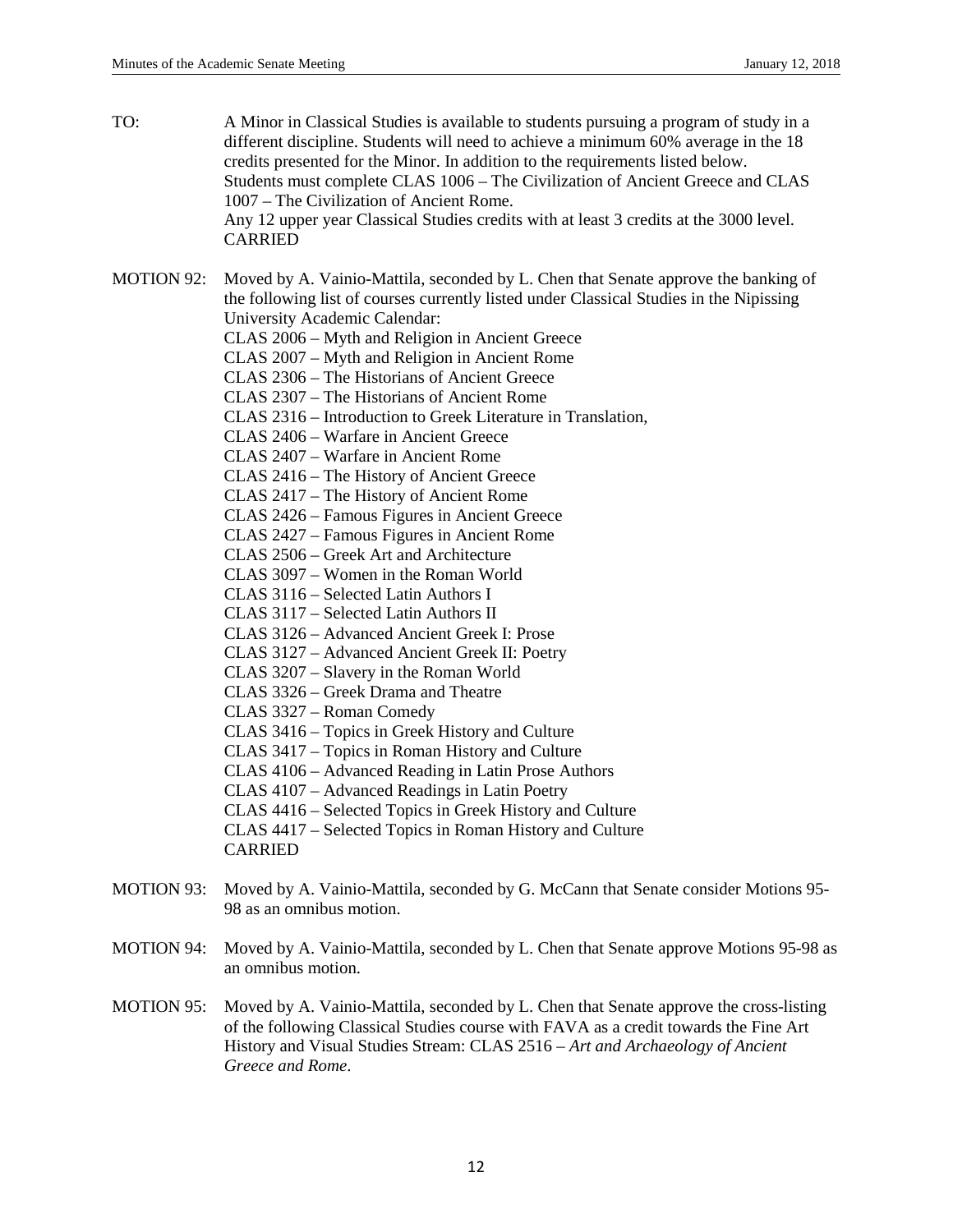- MOTION 96: Moved by A. Vainio-Mattila, seconded by L. Chen that Senate approve the cross-listing of the following Classical Studies courses with English: CLAS 2326 – *Gods and Heroes: Epic Literature in Ancient Greece and Rome*, CLAS 2327 – *Drama and Performance in Ancient Greece and Rome*, CLAS 2336 – *The Ancient Novel*, and CLAS 2337 – *Ancient Rhetoric and Oratory: Persuasive Speech in Ancient Greece and Rome*.
- MOTION 97: Moved by A. Vainio-Mattila, seconded by L. Chen that Senate approve the cross-listing of the following Classical Studies courses with program in Religions and Cultures: CLAS 2017 *Ancient Myth and Religion*.
- MOTION 98: Moved by A. Vainio-Mattila, seconded by L. Chen that Senate approve the cross-listing of the following Classical Studies courses with the program in History: CLAS 2436 – *The Rise and Fall of Democratic Athens*, CLAS 2437 – *The Age of Empires: From Alexander the Great to the Roman Conquest*, CLAS 2446 – *The Rise and Fall of the Roman Empire*, and CLAS 2447 – *Famous Figures of the Ancient World*. CARRIED

## **Computer Science and Mathematics**

- MOTION 99: Moved by A. Vainio-Mattila, seconded by T. Vassilev that Senate approve the addition of MATH 1011 – Quantitative Reasoning be approved. *During the discussion of this motion concerns were raised about giving university-level credit, towards any degree program requirement, for a grade 11 equivalent course.* CARRIED
- MOTION 100: Moved by A. Vainio-Mattila, seconded by M. Tuncali that Senate approve that the prerequisites be added for MATH 1911 Finite Mathematics as follows. Prerequisites: MATH 1011 or MCR3U (Grade 11 Functions). CARRIED
- MOTION 101: Moved by A. Vainio-Mattila, seconded by T. Vassilev that Senate approve that the prerequisites be added for MATH 1912 Elementary Calculus as follows Prerequisites: MATH 1011 or MCR3U (Grade 11 Functions). CARRIED

#### **Fine and Performing Arts**

- MOTION 102: Moved by A. Vainio-Mattila, seconded by J. Allison that Senate approve the Admissions Policy Proposal for graduates of advanced three-year diploma programs in Graphic Design. CARRIED
- MOTION 103: Moved by A. Vainio-Mattila, seconded by T. Horton that Senate consider Motions 104- 111 as an omnibus motion. CARRIED
- MOTION 104: Moved by A. Vainio-Mattila, seconded by T. Horton that Senate approve Motions 104- 111 as an omnibus motion.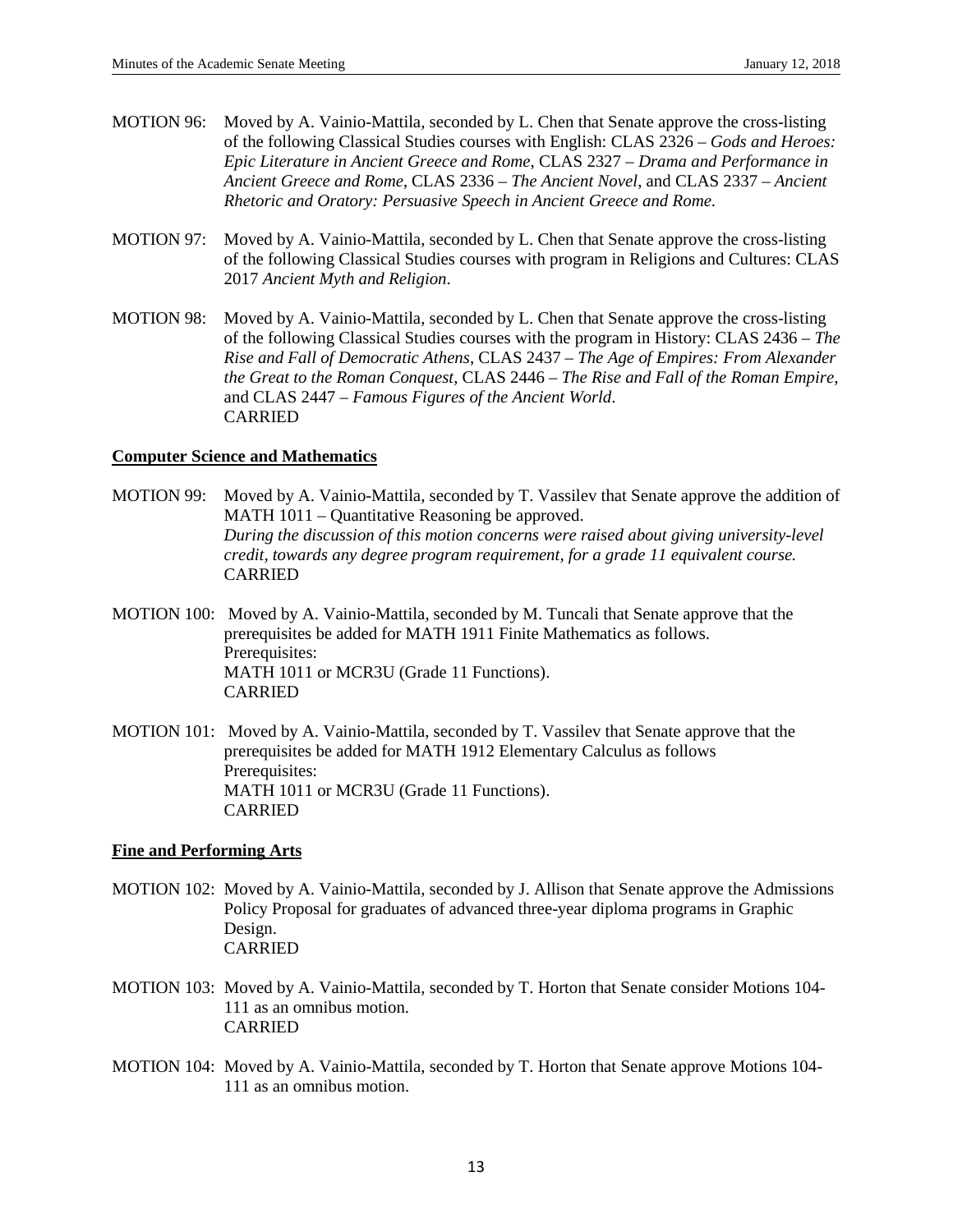- MOTION 105: Moved by A. Vainio-Mattila, seconded by T. Horton that Senate approve the creation of a new course, FILM 2006 World Cinema be added to the Academic Calendar under FILM.
- MOTION 106: Moved by A. Vainio-Mattila, seconded by T. Horton that Senate approve the creation of a new course, FILM 2206 Canadian Films be added to the Academic Calendar under FILM.
- MOTION 107: Moved by A. Vainio-Mattila, seconded by T. Horton that Senate approve the creation of a new course, FILM 3106 The Director's Cinema be added to the Academic Calendar under FILM.
- MOTION 108: Moved by A. Vainio-Mattila, seconded by T. Horton that Senate approve the creation of a new course, FILM 3206 Experimental Films be added to the Academic Calendar under FILM.
- MOTION 109: Moved by A. Vainio-Mattila, seconded by T. Horton that Senate approve that FILM 2105 World Cinema be deleted.
- MOTION 110: Moved by A. Vainio-Mattila, seconded by T. Horton that Senate approve that FILM 2845 The Director's Cinema be deleted.
- MOTION 111: Moved by A. Vainio-Mattila, seconded by T. Horton that Senate approve that FAVA 2047 Sculpture II be deleted. CARRIED

#### **French**

MOTION 112: Moved by A. Vainio-Mattila, seconded by R. Gendron that Senate approve the creation of a new course FREN 3016– La traduction vers le français: une introduction/An Introduction to French Translation. CARRIED

#### **Gender Equality and Social Justice**

- MOTION 113: Moved by A. Vainio-Mattila, seconded by A. Weeks that Senate consider Motions 113- 118 as an omnibus motion. CARRIED
- MOTION 114: Moved by A. Vainio-Mattila, seconded by S. Renshaw that Senate approve Motions 113- 118 as an omnibus motion for a Major Modification in the Gender Equality and Social Justice Program.
- MOTION 115: Moved by A. Vainio-Mattila, seconded by S. Renshaw that Senate approve changing the degree requirements for an Honours Specialization in Gender Equality and Social Justice (GESJ) as outlined below:

#### **From (Existing Requirements)**

Students will need to achieve a minimum 70% average in the 60 credits presented for the Honours Specialization in Gender Equality and Social Justice.

Students must complete the required 3 credits of introductory GEND with a minimum grade of 60%.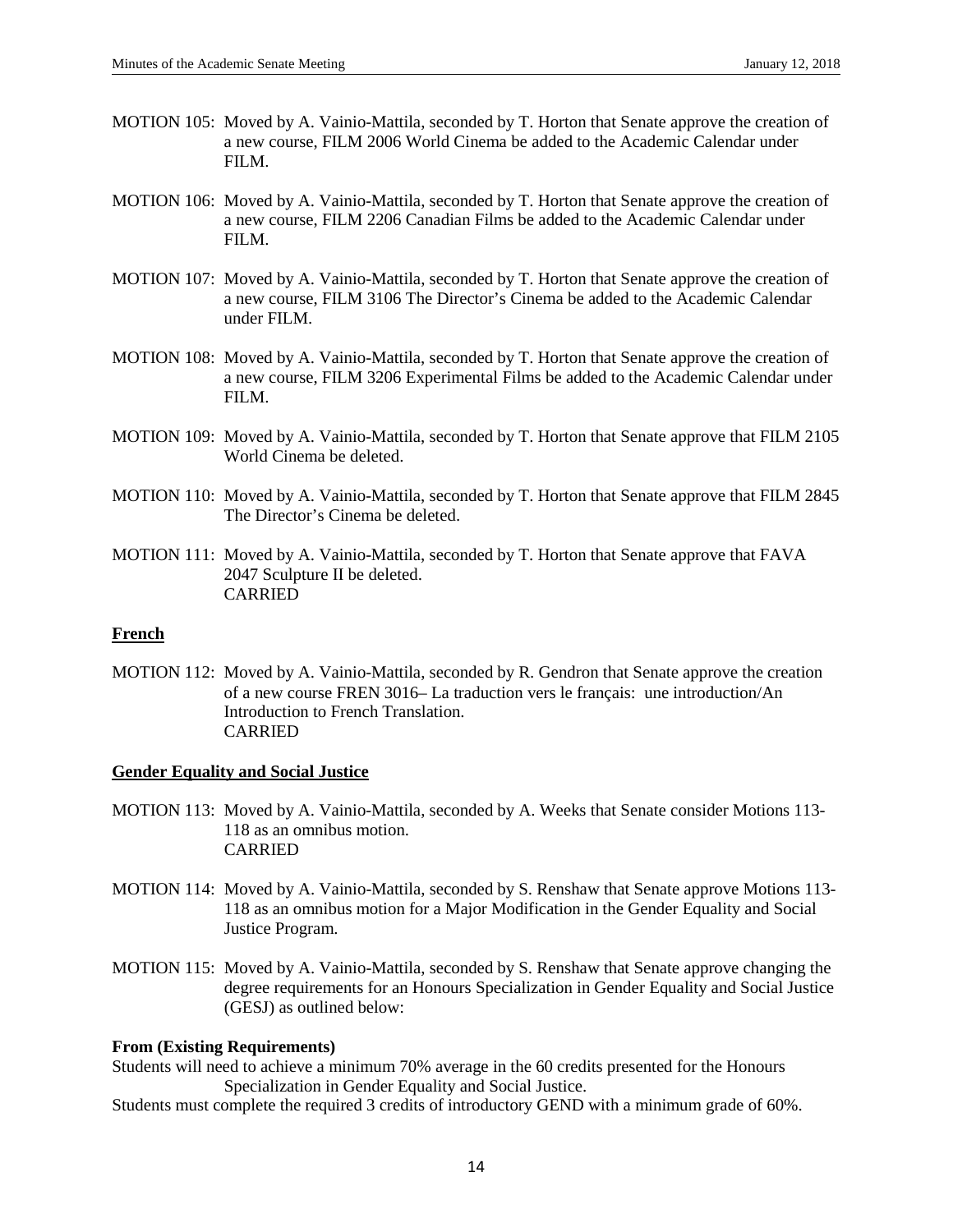| follows:                                                   |                        |        |
|------------------------------------------------------------|------------------------|--------|
| GEND 1000 level                                            |                        | 6 cr.  |
| Group 1                                                    |                        | 6 cr.  |
| Group 2                                                    |                        | 6 cr.  |
| Group 3                                                    |                        | 6 cr.  |
| <b>GEND 3306</b>                                           | <b>Ideas of Power</b>  | 3 cr.  |
| <b>GEND 4005</b>                                           | Honours Essay or       | 6 cr.  |
| <b>GEND 4205</b>                                           | <b>Honours Seminar</b> |        |
| GEND upper level courses or courses cross-listed with GEND |                        | 27 cr. |

Students must complete 120 credits including 60 credits in the Honours Specialization as

#### **To (New Requirements)**

Students will need to achieve a minimum 70% average in the 60 credits presented for the Honours Specialization in Gender Equality and Social Justice.

Students must complete the required 6 3 credits of introductory GEND with a minimum grade of 60%.

| Students must complete 120 credits including 60 credits in the Honours Specialization as<br>follows: |                                                            |                  |
|------------------------------------------------------------------------------------------------------|------------------------------------------------------------|------------------|
| GEND 1000 level                                                                                      |                                                            | 6 3 cr.          |
| Group 1                                                                                              |                                                            | 6 cr.            |
| Group 2                                                                                              |                                                            | 6 <sub>cr.</sub> |
| Group 3                                                                                              |                                                            | 6 <sub>cr.</sub> |
| <b>GEND 3306</b>                                                                                     | <b>Ideas of Power</b>                                      | 3 cr.            |
| <b>GEND 4005</b>                                                                                     | Honours Essay or                                           | 6 cr.            |
| <b>GEND 4205</b>                                                                                     | Honours Seminar                                            |                  |
|                                                                                                      | GEND upper level courses or courses cross-listed with GEND | 27 30 cr.        |

MOTION 116: Moved by A. Vainio-Mattila, seconded by S. Renshaw that Senate approve changing the degree requirements for a Specialization in Gender Equality and Social Justice (GESJ) as outlined below:

## **From (Existing Requirements)**

Students will need to achieve a minimum 60% average in the 54 credits presented for the Specialization in Gender Equality and Social Justice.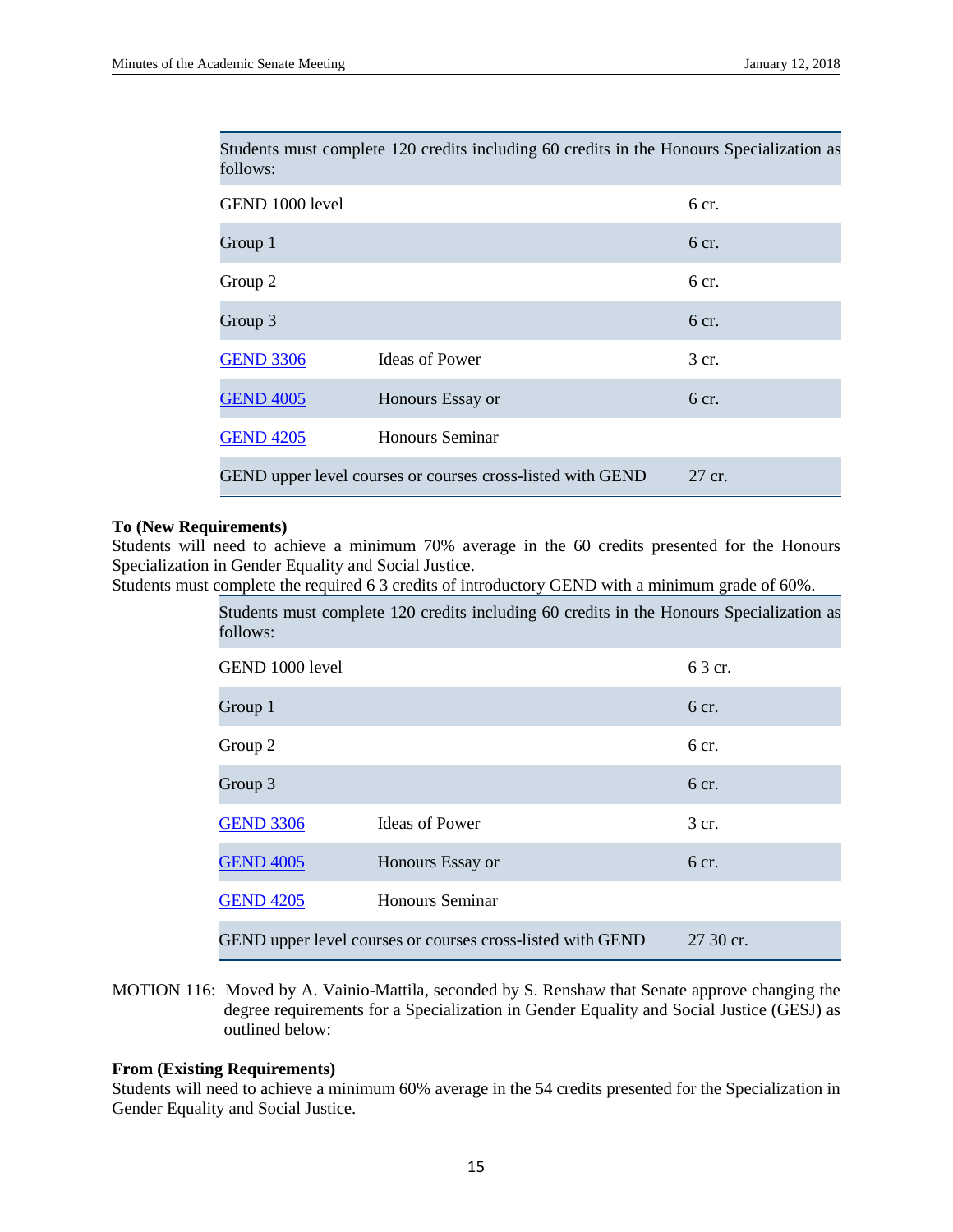Students must complete the required 6 credits of introductory GEND with a minimum grade of 60%.

Students must complete 120 credits including 54 credits in the Specialization as follows:

| GEND 1000 level                                            |                       | 6 cr.  |
|------------------------------------------------------------|-----------------------|--------|
| Group 1                                                    |                       | 6 cr.  |
| Group 2                                                    |                       | 6 cr.  |
| Group 3                                                    |                       | 6 cr.  |
| <b>GEND 3306</b>                                           | <b>Ideas of Power</b> | 3 cr.  |
| GEND upper level courses or courses cross-listed with GEND |                       | 27 cr. |

## **To (New Program Requirements)**

Students will need to achieve a minimum 60% average in the 54 credits presented for the Specialization in Gender Equality and Social Justice.

Students must complete the required 6 3 credits of introductory GEND with a minimum grade of 60%.

| Students must complete 120 credits including 54 credits in the Specialization as follows: |                       |                  |
|-------------------------------------------------------------------------------------------|-----------------------|------------------|
| GEND 1000 level                                                                           |                       | 6 3 cr.          |
| Group 1                                                                                   |                       | 6 <sub>cr.</sub> |
| Group 2                                                                                   |                       | 6 <sub>cr.</sub> |
| Group 3                                                                                   |                       | 6 <sub>cr.</sub> |
| <b>GEND 3306</b>                                                                          | <b>Ideas of Power</b> | 3 cr.            |
| GEND upper level courses or courses cross-listed with GEND                                |                       | 27 30 cr.        |

MOTION 117: Moved by A. Vainio-Mattila, seconded by S. Renshaw that Senate approve changing the degree requirements for a Major in Gender Equality and Social Justice (GESJ) as outlined below:

#### **From (Existing Program Requirements)**

Students will need to achieve a minimum 60% average in the 36 credits presented for the Major in Gender Equality and Social Justice.

Students must complete the required 6 credits of introductory GEND with a minimum grade of 60%

| Students must complete 36 credits in the Major as follows: |       |
|------------------------------------------------------------|-------|
| GEND 1000 level                                            | 6 cr. |
| Group 1                                                    | 6 cr. |
| Group 2                                                    | 6 cr. |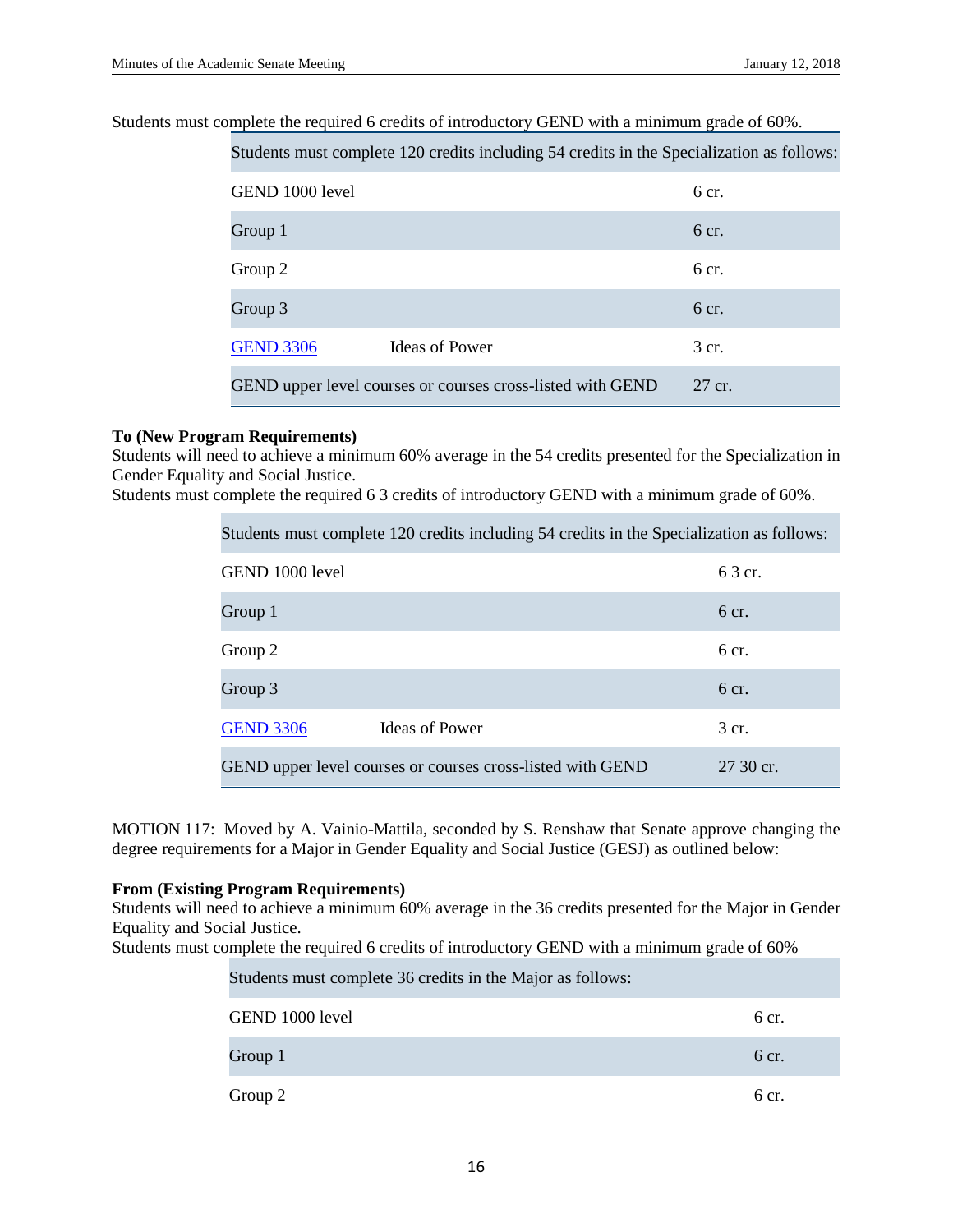|                                                                                                                                                                                                                                                                                     | Group 3                                                                      | 6 <sub>cr.</sub> |
|-------------------------------------------------------------------------------------------------------------------------------------------------------------------------------------------------------------------------------------------------------------------------------------|------------------------------------------------------------------------------|------------------|
|                                                                                                                                                                                                                                                                                     | *GEND upper level courses or courses cross-listed with GEND                  | 12 cr.           |
|                                                                                                                                                                                                                                                                                     |                                                                              |                  |
|                                                                                                                                                                                                                                                                                     | *Students pursuing the Honours double major must also take <b>GEND</b> 3306. |                  |
| <b>To (New Program Requirements)</b><br>Students will need to achieve a minimum 60% average in the 36 credits presented for the Major in Gender<br>Equality and Social Justice.<br>Students must complete the required 6.3 credits of introductory GEND with a minimum grade of 60% |                                                                              |                  |
|                                                                                                                                                                                                                                                                                     | Students must complete 36 credits in the Major as follows:                   |                  |
|                                                                                                                                                                                                                                                                                     | GEND 1000 level                                                              | 6 3 cr.          |
|                                                                                                                                                                                                                                                                                     | Group 1                                                                      | 6 cr.            |
|                                                                                                                                                                                                                                                                                     | Group 2                                                                      | 6 <sub>cr.</sub> |
|                                                                                                                                                                                                                                                                                     | Group 3                                                                      | 6 <sub>cr.</sub> |
|                                                                                                                                                                                                                                                                                     | *GEND upper level courses or courses cross-listed with GEND                  | $12.15$ cr.      |
|                                                                                                                                                                                                                                                                                     |                                                                              |                  |

\*Students pursuing the Honours double major must also take [GEND 3306.](http://academiccalendar.nipissingu.ca/catalog/viewcatalog.aspx?pageid=viewcatalog&topicgroupid=1571&entitytype=cid&entitycode=gend+3306)

MOTION 118: Moved by A. Vainio-Mattila, seconded by S. Renshaw that Senate approve the Major Modification for changing the degree requirements for a Minor in Gender Equality and Social Justice (GESJ) as outlined below:

From (Existing Program Requirements)

| Students must complete 18 credits in Gender Equality and Social Justice as follows: |                   |
|-------------------------------------------------------------------------------------|-------------------|
| GEND 1000 level                                                                     | 6 cr.             |
| <b>GEND</b> upper level                                                             | $12 \text{ cr}$ . |

## **To (New Program Requirements)**

| Students must complete 18 credits in Gender Equality and Social Justice as follows: |          |
|-------------------------------------------------------------------------------------|----------|
| GEND 1000 level                                                                     | 6 3 cr.  |
| <b>GEND</b> upper level                                                             | 12 15cr. |
| CARRIED                                                                             |          |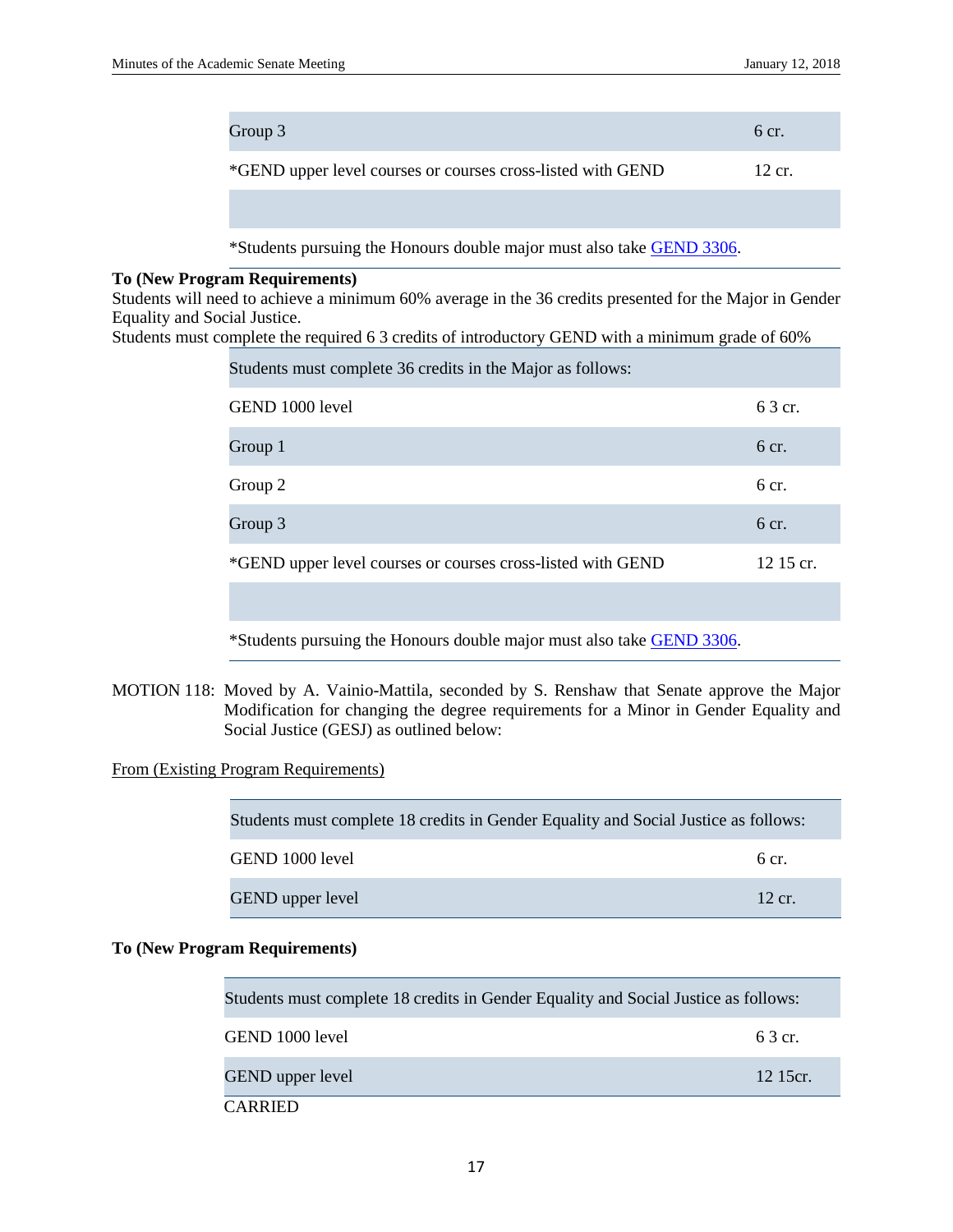- MOTION 119: Moved by A. Vainio-Mattila, seconded by S. Lamorea that Senate consider Motions 121- 126 as an omnibus motion. CARRIED
- MOTION 120: Moved by A. Vainio-Mattila, seconded by S. Renshaw that Senate approve Motions 121- 126 as an omnibus motion.
- MOTION 121: Moved by A. Vainio-Mattila, seconded by S. Renshaw that Senate approve the creation of a new course, GEND 2376 Selected Topics in Kid Media be added to the Academic Program under GESJ.
- MOTION 122: Moved by A. Vainio-Mattila, seconded by S. Renshaw that Senate approve the creation of a new course GEND 2286 Contagion be added to the Academic Calendar under GESJ.
- MOTION 123: Moved by A. Vainio-Mattila, seconded by S. Renshaw that Senate approve the creation of a new course, GEND 3086 Women and HIV be added to the Academic Calendar under GESJ.
- MOTION 124: Moved by A. Vainio-Mattila, seconded by S. Renshaw that Senate approve the creation of a new course, GEND 2067 HIV/AIDS, Health and Social Change be added to the Academic Calendar under GESJ.
- MOTION 125: Moved by A. Vainio-Mattila, seconded by S. Renshaw that Senate approve that RLCT 2205 Sacred Cinema be cross listed with the GESJ program.
- MOTION 126: Moved by A. Vainio-Mattila, seconded by S. Renshaw that Senate approve that GEND 3067 HIV/AIDS, Health and Social Change be deleted. CARRIED

Non-Substantive:

That the name of the cross-coded course RLCT 2076 and GEND 2076 be aligned as Conflict and Conversion.

#### **Geography/History**

- MOTION 127: Moved by A. Vainio-Mattila, seconded by E. Mattson that Senate approve that a new fourth year course, GEOG-4326 Environmental Hydrology, be created. CARRIED
- MOTION 128: Moved by A. Vainio-Mattila, seconded by E. Mattson that Senate approve that the existing third year course, GEOG-3096 Environmental Hydrology, be deleted. CARRIED
- MOTION 129: Moved by A. Vainio-Mattila, seconded by E. Mattson that Senate consider Motions 130- 133 as an omnibus motion. CARRIED
- MOTION 130: Moved by A. Vainio-Mattila, seconded by E. Mattson that Senate approve Motions 130- 133 as an omnibus motion.
- MOTION 131: Moved by A. Vainio-Mattila, seconded by E. Mattson that Senate approve that the new third year course, GEOG-3237 Global Environmental History, be created.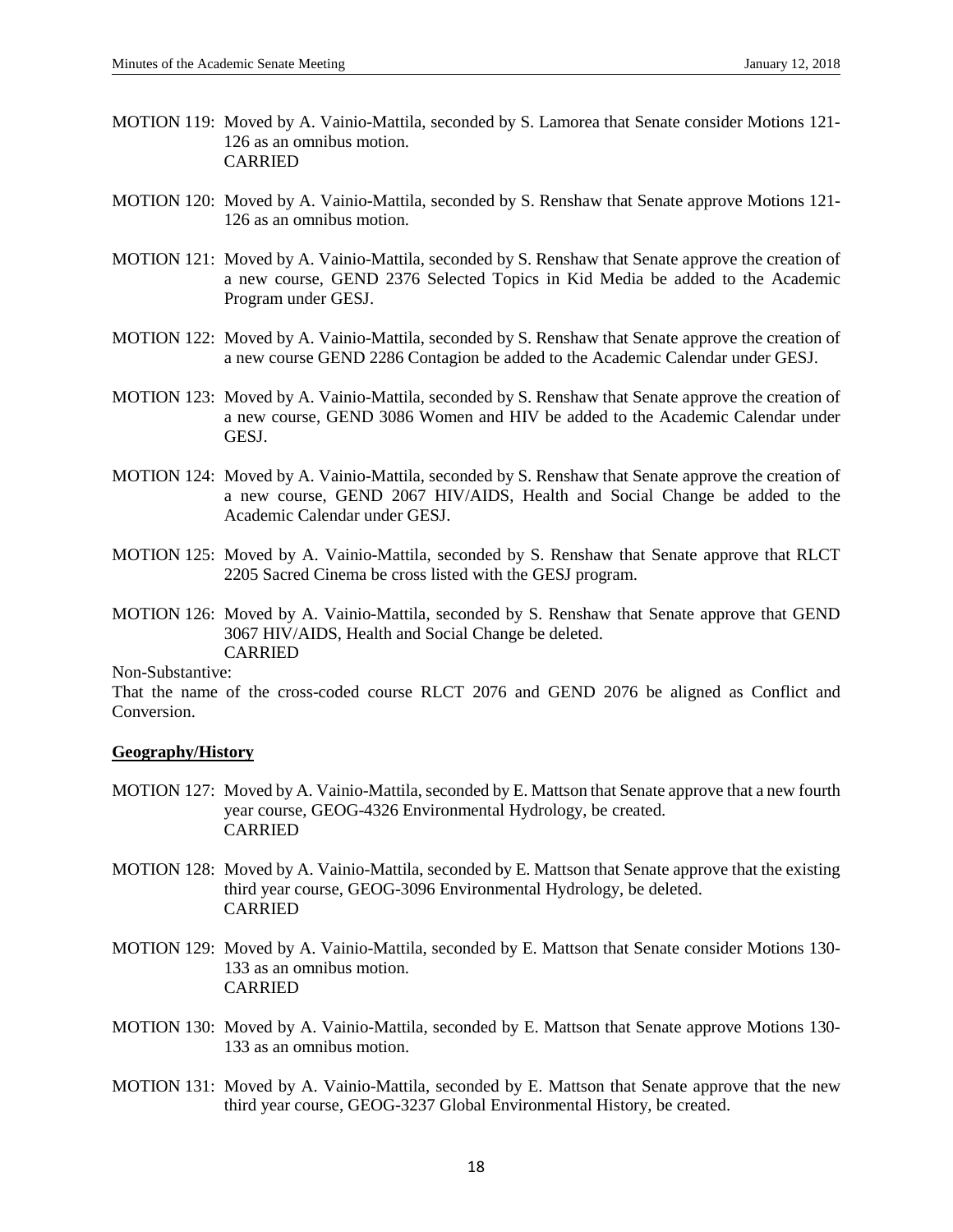- MOTION 132: Moved by A. Vainio-Mattila, seconded by E. Mattson that Senate approve that the new third year course, HIST-3237 Global Environmental History, be created.
- MOTION 133: Moved by A. Vainio-Mattila, seconded by E. Mattson that Senate approve that GEOG-3237 Global Environmental History and HIST 3237 – Global Environmental History be cross-coded. CARRIED
- MOTION 134: Moved by A. Vainio-Mattila, seconded by E. Mattson that Senate approve that GEOG-4977 Human Geography Field Camp be unbanked. CARRIED

## **History**

MOTION 135: Moved by A. Vainio-Mattila, seconded by K. Srigley that Senate approve the banking of the following courses. *Courses*: HIST 4255 Victoria's Britain: Gender, Class and Culture in the Age of Empire HIST 4495 Britain in the Twentieth Century HIST 4505 Topics in Medieval History CARRIED

MOTION 136: Moved by A. Vainio-Mattila, seconded by K. Srigley that Senate approve to re-classify the History Breadth Requirement from Group II Social Science to Group I Humanities. CARRIED

#### **Psychology**

- MOTION 137: Moved by A. Vainio-Mattila, seconded by A. Weeks that Senate consider Motions 139- 142 as an omnibus motion. CARRIED
- MOTION 138: Moved by A. Vainio-Mattila, seconded by A. Weeks that Senate approve Motions 139-142 as an omnibus motion.
- MOTION 139: Moved by A. Vainio-Mattila, seconded by A. Weeks that Senate approve the addition of PSY-2706 Evolutionary Psychology.
- MOTION 140: Moved by A. Vainio-Mattila, seconded by A. Weeks that Senate approve the creation of a new course, PSYC-3326: Hormones and Social Behaviour, be added to the Academic Calendar under PSYCHOLOGY.
- MOTION 141: Moved by A. Vainio-Mattila, seconded by A. Weeks that Senate approve the creation of a new course, PSYC-3517: Research Methods in Social Neuroendocrinology, be added to the Academic Calendar under PSYCHOLOGY.
- MOTION 142: Moved by A. Vainio-Mattila, seconded by A. Weeks that Senate approve that a nonsubstantive change – a course prerequisite alteration from the previous prerequisite of CHFS/PSYC 2026 to 'any 54 credits completed' – be approved for CHFS 4016/PSYC 4016, Program Evaluation and Outcomes Management, effective 2018/19. CARRIED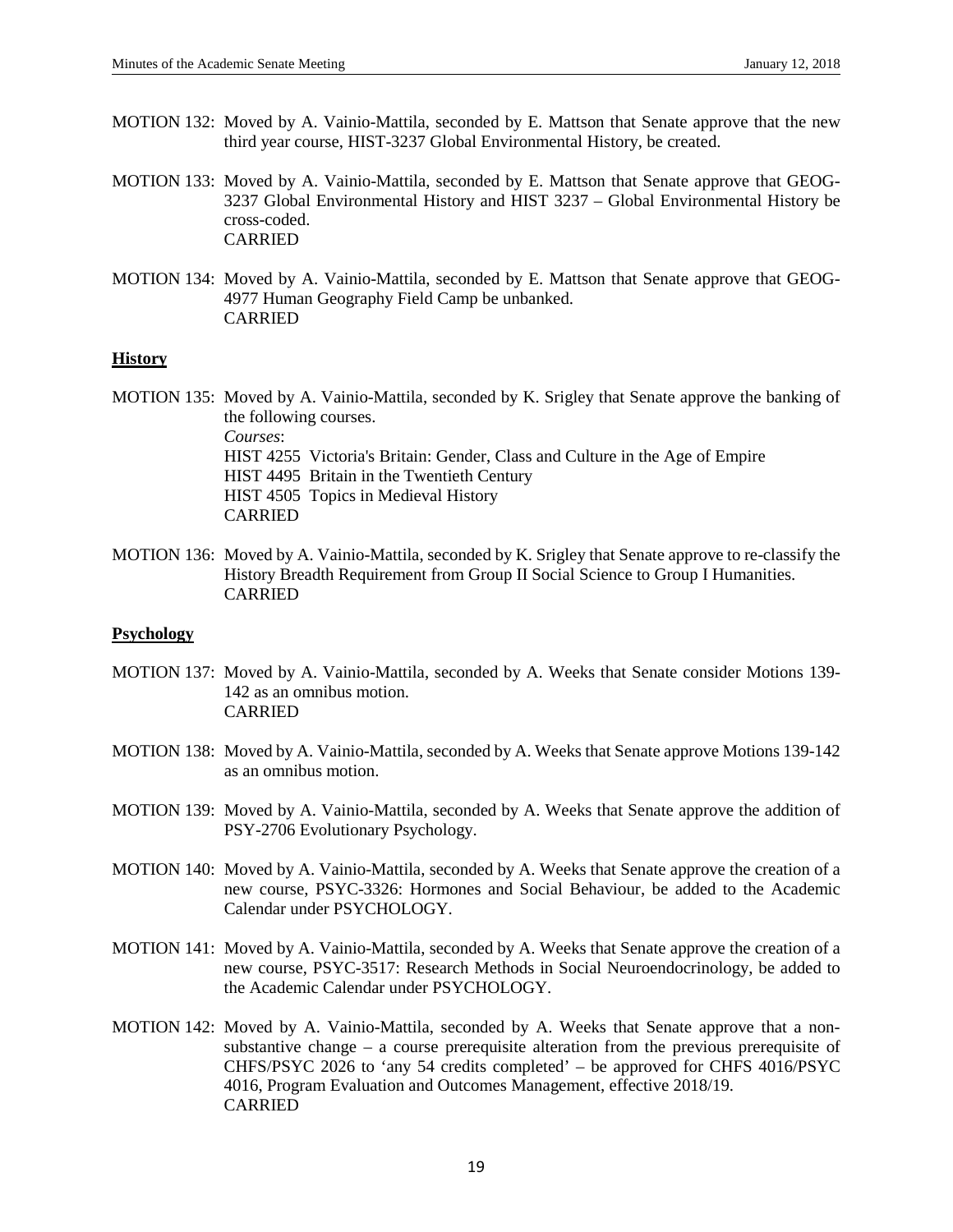#### **Sociology/Anthropology**

MOTION 143: Moved by A. Vainio-Mattila, seconded by K. Srigley that Senate approve the creation of a new Certificate in Archaeological Monitoring (Non-Standalone). CARRIED

## **3. SCHULICH SCHOOL OF EDUCATION**

## **In-Service**

MOTION 144: Moved by A. Vainio-Mattila, seconded by S. Lamorea that Senate approve that the course EDUC 2545 Native Languages, Part II be added to the list of In-Service offerings. CARRIED

MOTION 145: Moved by A. Vainio-Mattila, seconded by C. Richardson that Senate approve that the following In-Service courses be banked: EDUC 1105 Primary Education, Part I EDUC 1155 Music – Vocal (Primary/Junior), Part I EDUC 1225 Teaching Students Who Are Deaf/Blind, Part I EDUC 1295 Teaching Students Who Are Blind, Part I EDUC 1335 Co-operative Education, Part I EDUC 1495 Integration of Information and Computer Technology in Instruction, Part I EDUC 2295 Teaching Students Who Are Blind, Part II EDUC 2335 Co-operative Education, Part II EDUC 2495 Integration of Information and Computer Technology in Instruction, Part II EDUC 2645 Teaching Writing, Part II EDUC 3155 Music – Vocal (Primary/Junior), Part III EDUC 3295 Teaching Students Who Are Blind, Part III EDUC 3335 Co-operative Education, Part III EDUC 4000 Principal's Course, Part I: The Principal as School Leader EDUC 4010 Principal's Course, Part II: The Principal and Change EDUC 4785 Teaching Students with Intellectual Needs (giftedness) EDUC 4790 Education in the Senior Division – French EDUC 4875 Teaching Students with Communication Needs (Autism Spectrum Disorder) CARRIED

## **Physical and Health Education**

- MOTION 146: Moved by A. Vainio-Mattila, seconded by C. Richardson that Senate consider Motions 147-160 as an omnibus motion. CARRIED
- MOTION 147: Moved by A. Vainio-Mattila, seconded by L. Chen that Senate approve Motions 148-160 as an omnibus motion.
- MOTION 148: Moved by A. Vainio-Mattila, seconded by L. Chen that Senate approve the creation of PHED-1037 Leadership and Professionalism.
- MOTION 149: Moved by A. Vainio-Mattila, seconded by L. Chen that Senate approve the deletion of PHED-2037 Physical Activity and Sport Leadership.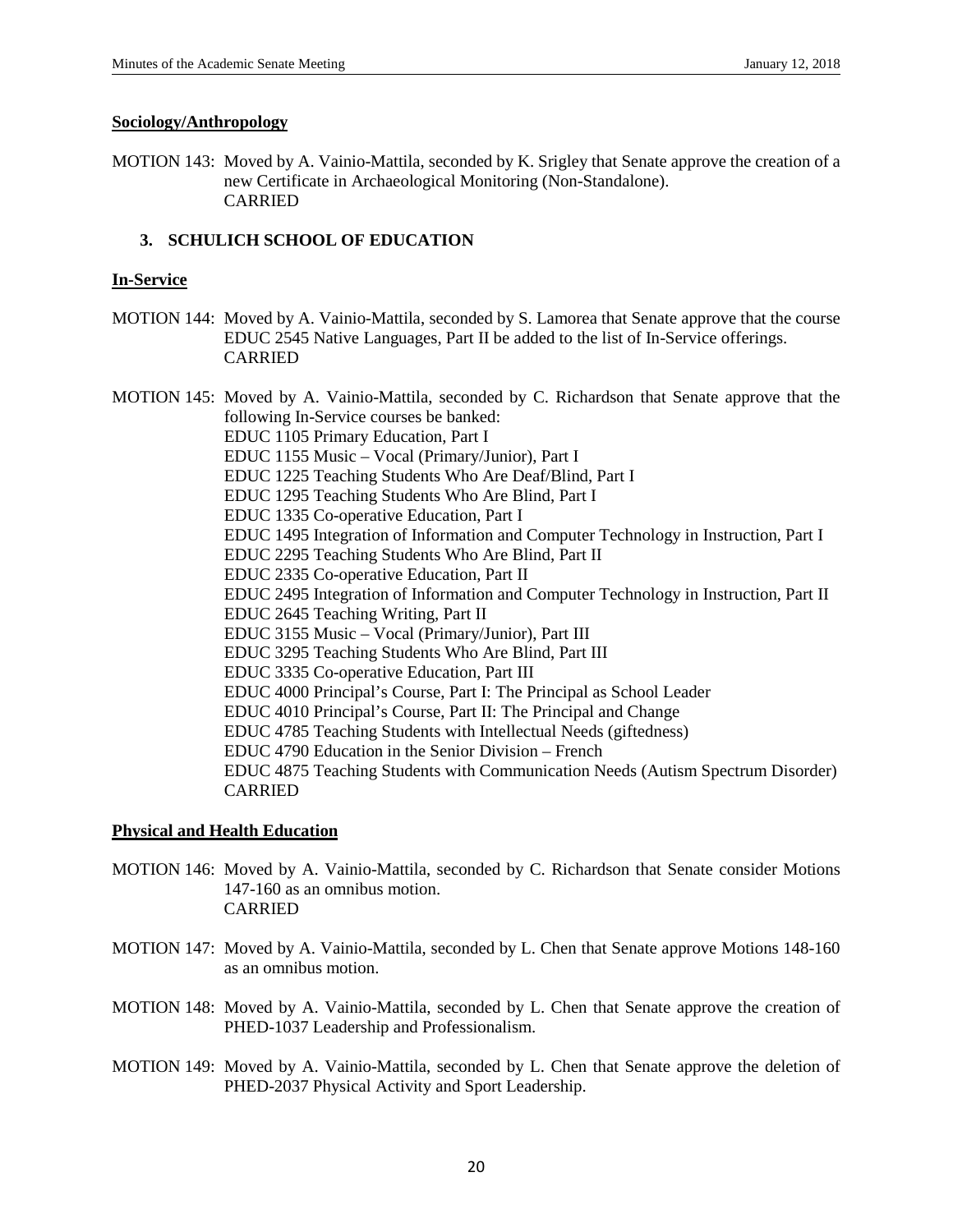- MOTION 150: Moved by A. Vainio-Mattila, seconded by L. Chen that Senate approve the creation of PHED-2056 Injury Prevention and Care.
- MOTION 151: Moved by A. Vainio-Mattila, seconded by L. Chen that Senate approve the deletion of PHED-3056 Injury Prevention and Care.
- MOTION 152: Moved by A. Vainio-Mattila, seconded by L. Chen that Senate approve the deletion of PHED-4016 Injury Prevention and Care.
- MOTION 153: Moved by A. Vainio-Mattila, seconded by L. Chen that Senate approve the creation of PHED-3113 Special Practical V.
- MOTION 154: Moved by A. Vainio-Mattila, seconded by L. Chen that Senate approve the creation of PHED-3227 Special Practical VI.
- MOTION 155: Moved by A. Vainio-Mattila, seconded by L. Chen that Senate approve the creation of PHED-3256 Advanced Injury Prevention and Care.
- MOTION 156: Moved by A. Vainio-Mattila, seconded by L. Chen that Senate approve the deletion of PHED-4056 Advanced Injury Prevention and Care.
- MOTION 157: Moved by A. Vainio-Mattila, seconded by L. Chen that Senate approve the creation of PHED-4104 Special Practical VII.
- MOTION 158: Moved by A. Vainio-Mattila, seconded by L. Chen that Senate approve the creation of PHED-4126 Special Practical VIII.
- MOTION 159: Moved by A. Vainio-Mattila, seconded by L. Chen that Senate approve the deletion of PHED-1027 Physical Activity and Sport Leadership.
- MOTION 160: Moved by A. Vainio-Mattila, seconded by L. Chen that Senate approve that PHED-3086 Group Dynamics in Sport and Physical Activity be renumbered as PHED-4286, and that PHED-3086 be added as an antirequisite. CARRIED

#### **GRADUATE STUDIES COUNCIL**

- MOTION 161: Moved by M. Tuncali, seconded by R. Gendron that the report of the Graduate Studies Council dated November 27, 2017 be received. CARRIED
- MOTION 162: Moved by M. Tuncali, seconded by K. Srigley that Senate approve that the course SOCI 5417 Qualitative Analysis be cross-listed with Environmental Sciences/Studies.

## **Rationale:**

The MES/MESc program places an emphasis on interdisciplinary studies and includes students who have graduated from a wide variety of undergraduate programs. Many of these students pursue research projects that involve qualitative analyses and others have a strong interest in learning these methods as a part of their training in the program. Given that we anticipate regular enrolment of MES/MESc students in this course, we suggest cross-listing SOCI 5417 with the Environmental Studies/Sciences program for reasons of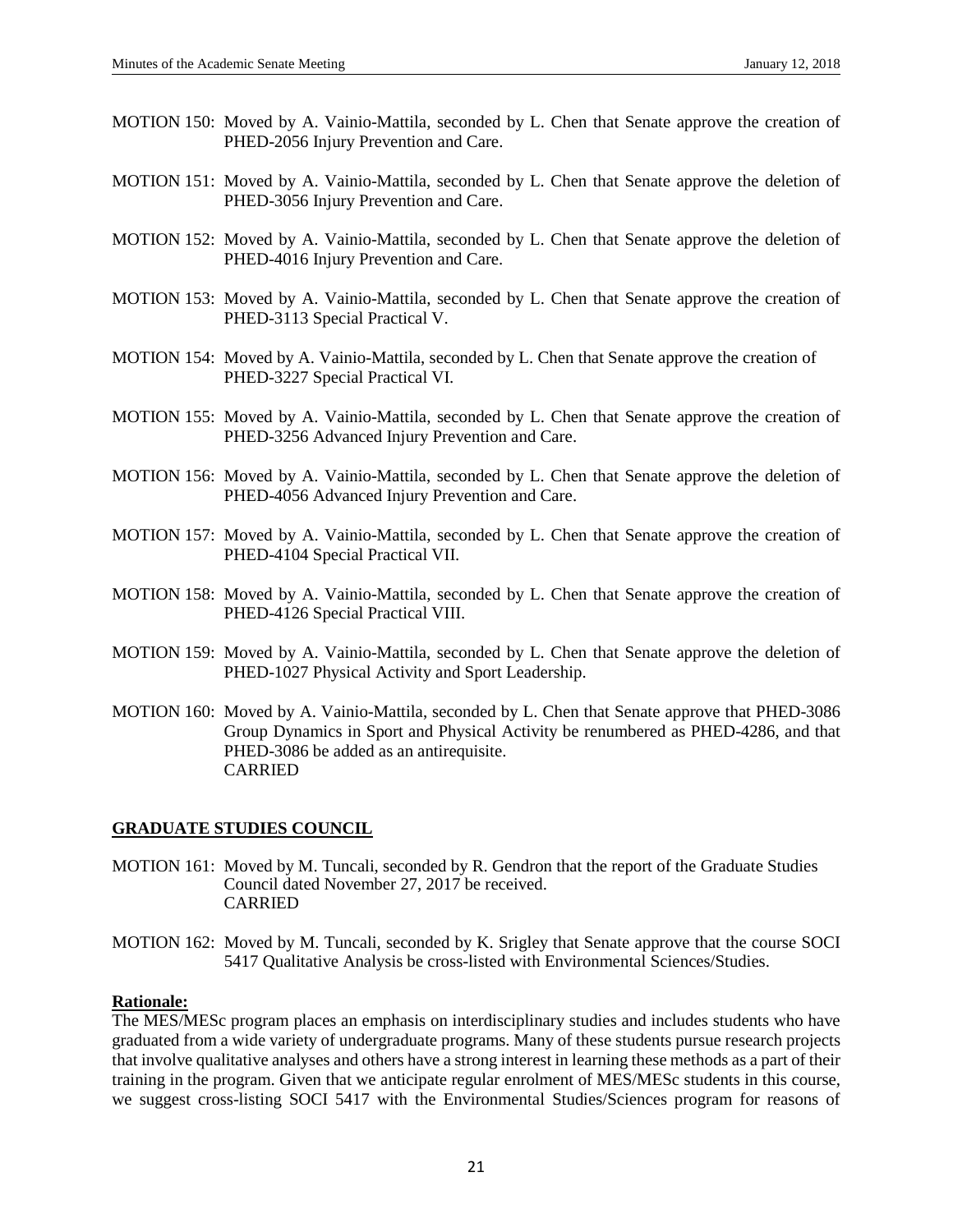efficiency and to facilitate this positive interaction between two of our graduate programs. The MA in Sociology approved this request at the graduate faculty meeting held on November 15th, 2017. CARRIED

MOTION 163: Moved by M. Tuncali, seconded by E. Mattson that Senate approve that the title and description of ENST 5326 Topics in Watershed Analysis and Modeling be changed as described below.

From:

**Original name:** Topics in Watershed Analysis and Modeling

## **Original Description:**

A course that focuses on study of hydrologic processes, use of tools for watershed analysis, field data collection techniques, sampling and analysis of natural tracers (e.g. stable isotopes, hydrochemistry), use of data in the conceptualization and development of catchment models.

#### To:

#### **Modified name: Topics in Environmental Hydrology Revised Description:**

Students will explore topics related to the study of hydrologic processes and linkages to water quality, including storage and movement of water, solutes and nutrients within varying landscapes and impacts of human activities. Field data collection, analytical techniques, environmental isotopes, and modeling approaches will be considered.

## **Rationale:**

The description has been changed to reflect the content as delivered in recent offerings of the course, where students have largely explored hydrologic processes (that control storage and movement of water). Reference to 'analysis of natural tracers (e.g. stable isotopes, hydrochemistry)' is replaced with a more general reference to making 'linkages with water quality' (for example movement of solutes and nutrients). The final sentence offers a list of methods/approaches that will be considered consistent with the existing description, but revising wording to be more general and/or clarifying. For example 'sampling and analysis of natural tracers' is replaced with a more general 'analytical techniques', environmental isotopes – previously worded as stable isotopes is now more general and inclusive; revision to modeling approaches from 'the conceptualization and development of catchment models' is again more general, and less specific to a catchment.

## CARRIED

## AMENDMENT OF BY-LAWS

MOTION 164: Moved by D. Tabachnick, seconded by S. Lamorea that Senate approve that Article 9.4.1(a) Student Appeals Committee be amended as outlined below:

- 9.4.1 Individual Appeal Panels
	- (a) Members (to be determined by the Student Appeals Committee):
		- (i) three (3) faculty members of the Student Appeals Committee from outside the appellant's Faculty, with the two (2) members who have served longest on the Committee acting as Chair and Vice-Chair;
		- (ii) one (1) faculty member of the Student Appeals Committee from the appellant's Faculty, but outside the appellant's program area(s);
		- (iii) one (1) student member or graduate student member of the Student Appeals Committee from outside the appellant's Faculty;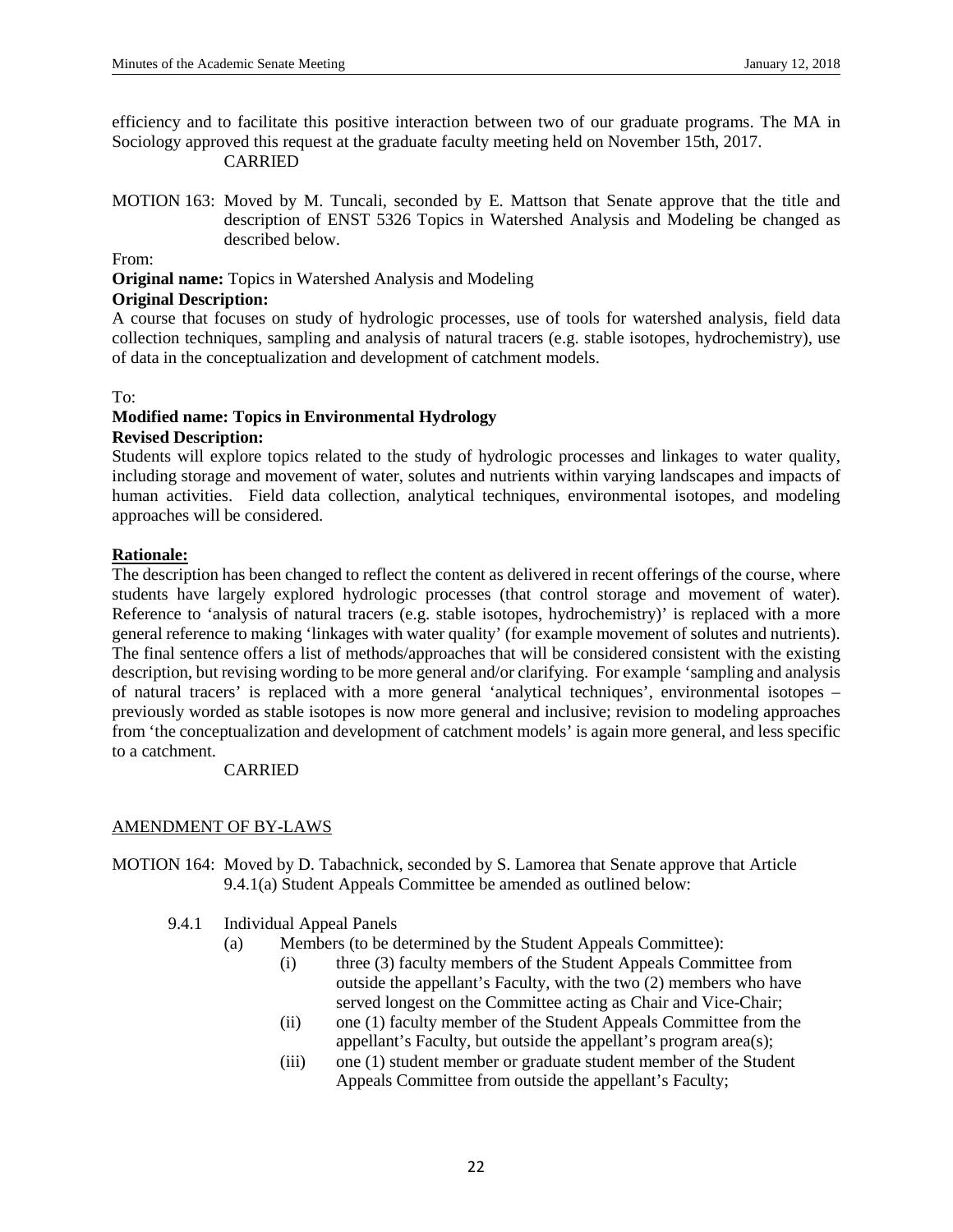(iv) one (1) student member or graduate student member of the Student Appeals Committee from the appellant's Faculty; and

(v) the Registrar. \* For individual graduate appeals, one graduate student member must be on the panel. CARRIED

- MOTION 165: Moved by D. Tabachnick, seconded by K. Srigley that Senate approve that Article 10.3.1 Graduate Studies Leave and Time Extensions Subcommittee be added to the Senate By-Laws as outlined below:
	- (a) Members:
		- (i) Three graduate faculty members of the Faculty of Graduate Studies from different Programs, selected at large (one of whom will be elected Chair)
		- (ii) A quorum will comprise of all members of the committee
		- (iii) Meetings will be held a minimum of two times a year between September and June
	- (b) Terms of reference:
		- (i) To carry out Senate-approved graduate program policies of time extensions and leaves of absence.
		- (ii) To review and develop policies and procedures for leaves and time extensions

CARRIED

## **November 28, 2017 By-Laws and Elections Subcommittee Report**

- **Notice of Motion** Article 10.3.2 Graduate Standing & Petitions Subcommittee be added to the Senate By-Laws as outlined below:
- 10.3.2 Graduate Standing & Petitions Subcommittee
- (a) Ex Officio Members:
	- (i) the Registrar, (non-voting), who shall be chair; and
	- (ii) the Dean, or designate, of each Faculty.
- (b) Members Elected by Faculty Council:
	- (i) one (1) faculty Senator or non-Senator with Graduate Faculty status from each Faculty, one of whom shall be elected by the Committee to serve as Vice-Chair; and
	- (ii) one (1) graduate student representative from a PhD Program;
	- (iii) two (2) graduate student representatives from a Masters Program
- (c) Terms of Reference:
	- (i) to periodically review the University's policies and criteria with respect to defining and assessing graduate academic standing, and make recommendations to the Graduate Studies Committee as necessary and appropriate, for conveyance to Senate;
	- (ii) to consider and rule on petitions by graduate students for exceptions to University academic regulations\*;
	- (iii) where it appears that graduate degree program requirements or other academic regulations are giving us rise to otherwise avoidable student petitions, to draw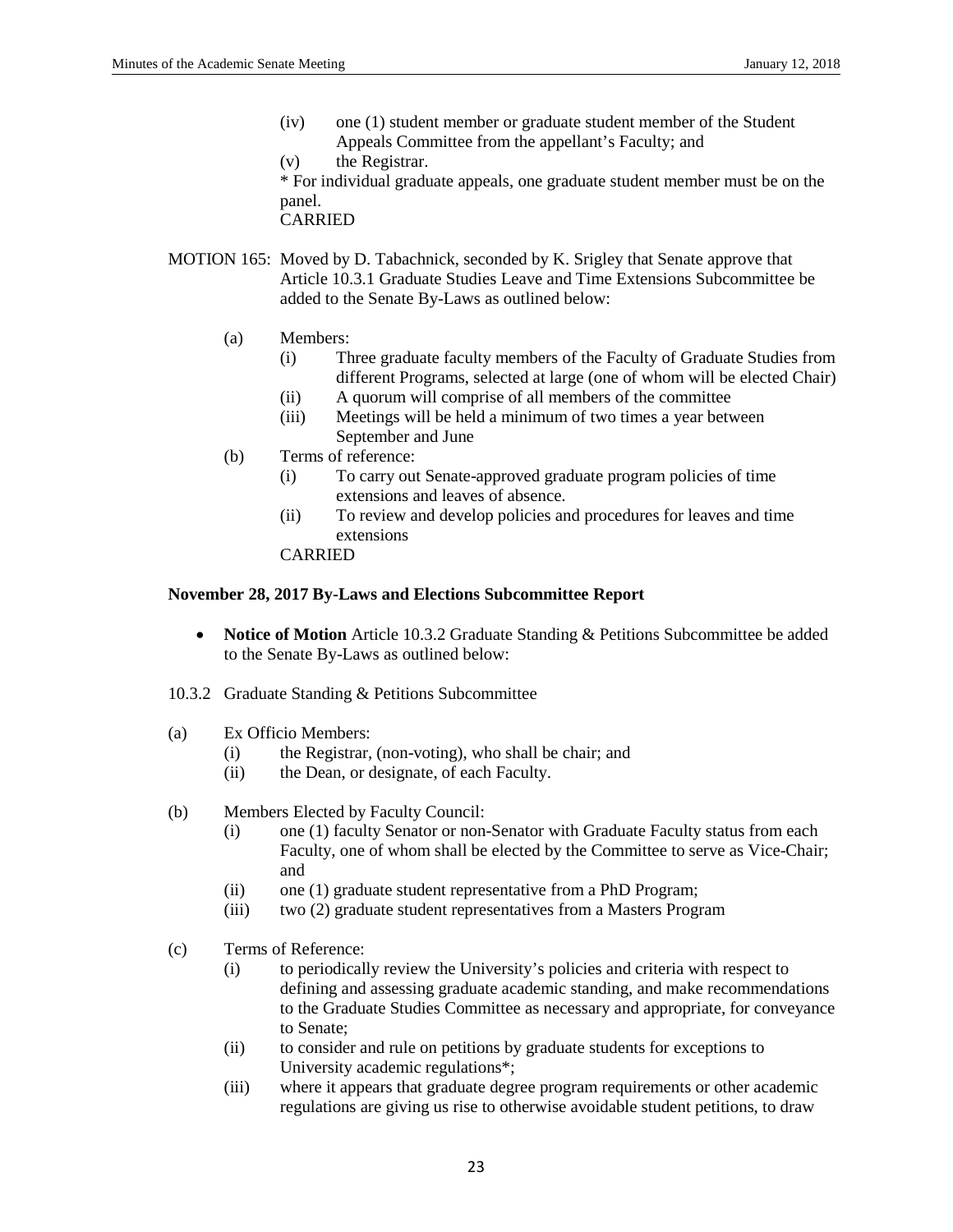this to the attention of the Graduate Studies Committee or other individuals for further consideration and possible action;

- (iv) through the degree audit process, to identify graduating students who are eligible for consideration for major graduate academic awards and to forward this information to those charged with making final selections;
- (v) to rule on the admissibility of candidates who fail to meet normal University admission requirements, but who, in the opinion of the Registrar, deserve special consideration; and
- (vi) to deal with such other matters as may be assigned from time to time by the Graduate Studies Committee or by Senate.
- \* decisions in (ii) are final and may not be appealed
- **Notice of Motion** Article 9.1 Senate Executive Committee be amended as outlined below:

*(Amendment in bold):*

- 9.1 Senate Executive Committee (EXEC)
	- (a) *Ex Officio* Members:
		- (i) the President, who shall be Chair;
		- (ii) the PVPAR, or designate, who shall be Vice-Chair;
		- (iii) the Academic Deans, or their designates;
		- (iv) the Speaker; and
		- (v) the Deputy Speaker.
	- (b) Members Elected by Faculty Council:
		- (i) one (1) tenured or tenure-track faculty Senator\* from each Faculty elected by Senate; and
		- (ii) one (1) student Senator from the NUSU Executive.
		- \*tenured faculty preferred
	- (c) Terms of Reference:
		- (i) to call Senate meetings and prepare the agendas of Senate;
		- (ii) to approve Senate minutes for circulation prior to adoption;
		- (iii) to manage the workflow of Senate and its committees/subcommittees in order that business is carried out in an expeditious and timely fashion;
		- (iv) to ensure that Senate By-Laws are followed and that Senate decisions are properly recorded, transmitted and implemented;
		- (v) to consider, for approval and conveyance to Senate, reports and recommendations of the By-Laws & Elections Subcommittee and Honorary Degrees Subcommittee;
		- (vi) when required, to exercise Senate's authority and act on Senate's behalf during the Senate summer recess period, with the understanding that all such actions shall be reported at the September meeting of Senate;
		- (vii) **the Senate Executive may act on behalf of Senate when quorum of Senate cannot be established, or when the regularly scheduled Senate meeting is delayed, to deal with any urgent matter that is within the responsibility of Senate, with the understanding that all such actions will be reported at the next meeting of Senate;**
		- (viii) to approve degree audits for all undergraduate students who have applied to graduate, and to recommend all candidates to Senate for the conferring of undergraduate degrees, diplomas and certificates;
		- (ix) meetings at which candidates for honorary degrees are discussed shall be conducted *in camera* and considered strictly confidential; and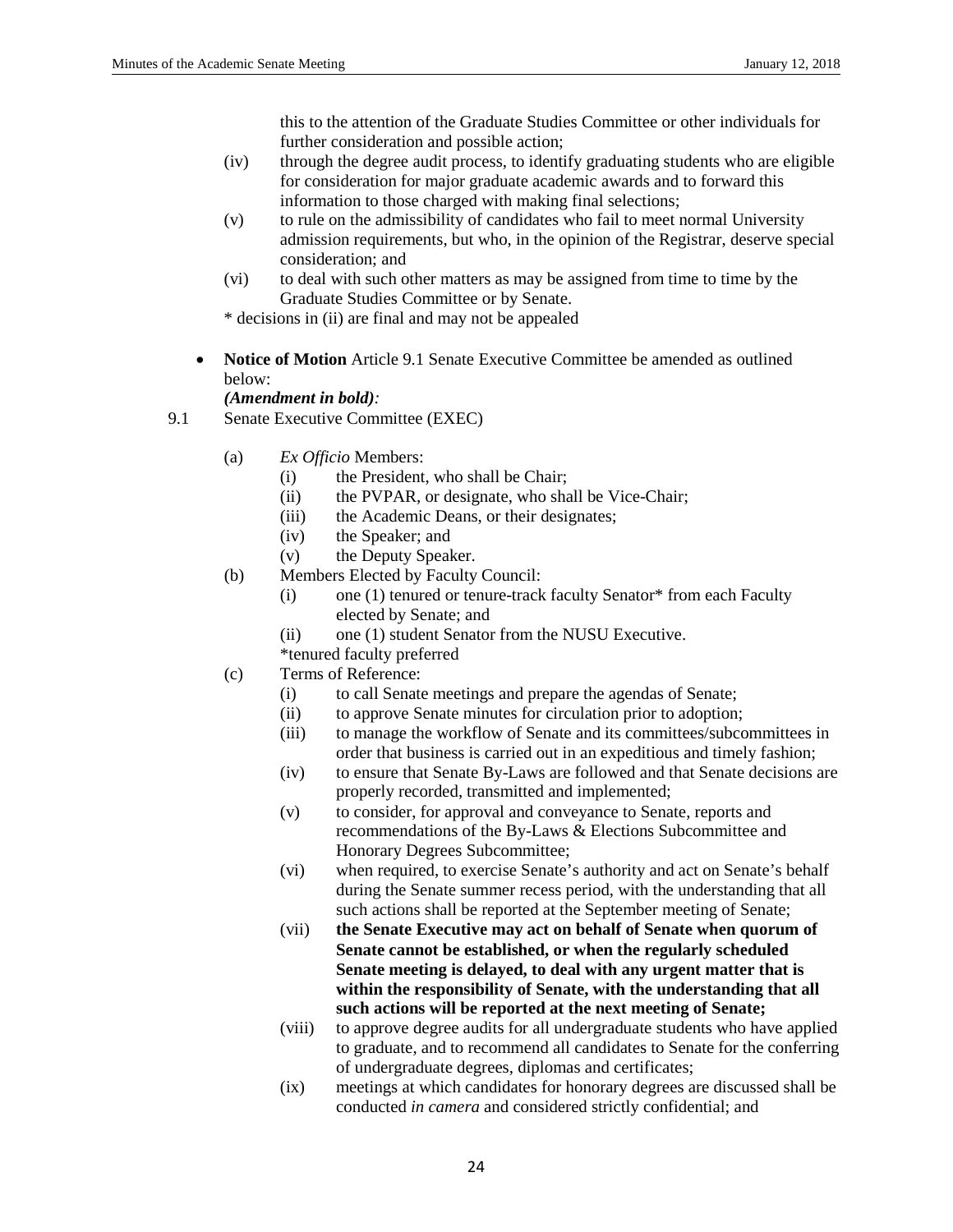(x) to deal with such other matters as may be assigned from time to time by Senate.

## **December 19, 2017 By-Laws and Elections Subcommittee Report**

• **Notice of Motion** that references to the Academic Deans in the Senate By-Laws be amended as outlined below: *(Amendment in bold):*

General Definitions

- 1.1 (m) "Dean" means the Dean of an academic faculty or the Dean of Graduate Studies and Research of the University:
- Senate Membership and Terms of Office
- 2.1 *Ex Officio* Senators
	- (a) The following shall be *ex officio* voting members of Senate:
		- (i) the President;
		- (ii) the Provost Vice President Academic and Research;
		- (iii) The Vice President responsible for Finance and Administration
		- (iv) the Academic Deans **Dean of the Schulich School of Education**;
		- **(v) the Dean of Applied and Professional Studies;**
		- **(vi) the Dean of Arts & Science;**
		- **(vii) the Dean of Graduate Studies and Research;**
		- (viii) the Registrar;
		- $(ix)$  the Executive Director, Library Services.; and
- 9.1 Senate Executive Committee (EXEC)
	- (a) *Ex Officio* Members:
		- (i) the President, who shall be Chair;
		- (ii) the PVPAR, or designate, who shall be Vice-Chair;
		- (iii) the Academic Deans, or their designates**Dean of the Schulich School of Education, or designate;**
		- (iv) **the Dean of Applied and Professional Studies, or designate;**
		- (v) **the Dean of Arts & Science, or designate;**
		- **(vii) the Dean of Graduate Studies and Research, or designate;**
		- **(vii)** the Speaker; and
		- **(viii)** the Deputy Speaker.
- 9.2 Planning and Priorities Committee (PPC)
	- (a) *Ex Officio* Members:
		- (i) the PVPAR, or designate, who shall be Chair;
		- (ii) one (1) representative chosen by and from the Board of Governors;
		- (iii) the Academic Deans, or their designates **Dean of the Schulich School of Education, or designate;**
		- **(iv) the Dean of Applied and Professional Studies, or designate;**
		- **(v) the Dean of Arts & Science, or designate;**
		- **(vi) the Dean of Graduate Studies and Research, or designate;**
		- **(vii)** the Registrar (non-voting); and
		- **(viii)** the Executive Director of Library Services, or designate (non-voting).
- 9.3 Undergraduate Studies Committee (USC)
	- (a) *Ex Officio* Members:
		- (i) PVPAR, or designate, (Chair) (non-voting)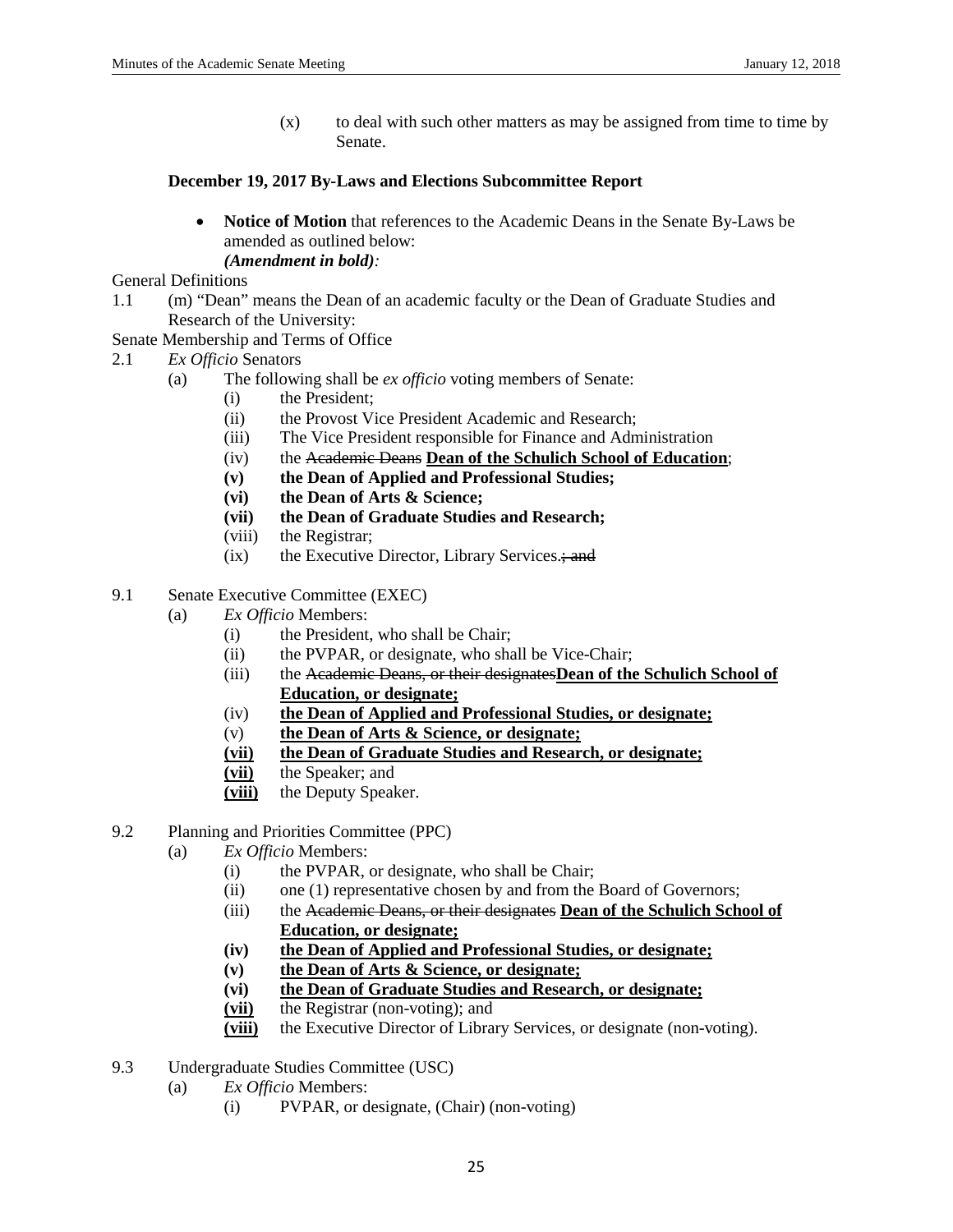- (ii) the Academic Deans, or their designates **Dean of the Schulich School of Education, or designate;**
- (iii) **the Dean of Applied and Professional Studies, or designate;**
- (iv) **the Dean of Arts & Science, or designate; and**
- **(v)** the Registrar, or designate.
- one of the Deans, on a rotating basis shall be Vice-Chair
- 9.3.1 Undergraduate Standing & Petitions Subcommittee (S&P)
	- (a) *Ex Officio* Members:
		- (i) the Registrar, (non-voting), who shall be Chair; and
		- (ii) the Academic Deans, or their designates **Dean of the Schulich School of Education, or designate;**
		- (iii) **the Dean of Applied and Professional Studies, or designate;**
		- (iv) **the Dean of Arts & Science, or designate.**
- 9.5 Teaching & Learning Committee (T&L)
	- (a) *Ex Officio* Members:
		- (i) the Academic Deans, or their designates **Dean of the Schulich School of Education, or designate;**
		- (ii) **the Dean of Applied and Professional Studies, or designate;**
		- (iii) **the Dean of Arts & Science, or designate; and,**
		- (iv) the Executive Director of Library Services, or designate (non-voting)
		- **one of the Deans shall be Chair.**
- 10.1 Research Council (RC)
	- (a) Membership:
		- Voting Members:
			- (i) the Academic Deans including the Dean of Graduate Studies and Research who shall be Chair; and
		- **(ii) the Dean of the Schulich School of Education;**
		- **(iii) the Dean of Applied and Professional Studies;**
		- **(iv) the Dean of Arts & Science;**
		- **(v)** Six (6) Faculty members, elected by Senate for a minimum two (2) year term, to include: one (1) faculty member from each Faculty representing the Tri-Council disciplines as follows: 1 CIHR, 1 NSERC, 1 SSHRC, two (2) remaining faculty, and one (1) Canada Research Chair or Indigenous Education Chair; and
		- **(vi)** One (1) student representative from a Graduate program.
- 10.3 Graduate Studies Committee (GSC):
	- (a) Members:
		- (i) the Dean of Graduate Studies and Research, or designate, Chair (non-voting)
		- (ii) the Registrar or designate (non-voting)
		- (iii) the Executive Director of Library Services or designate (non-voting)
		- (iv) the Deans of all Faculties, or designate **Dean of the Schulich School of Education, or designate;**
		- (v) **the Dean of Applied and Professional Studies, or designate;**
		- (vi) **the Dean of Arts & Science, or designate;**
		- (vii) Graduate Coordinators / Graduate Chairs from each graduate program, or designate
		- (viii) 1 graduate student from each level of graduate studies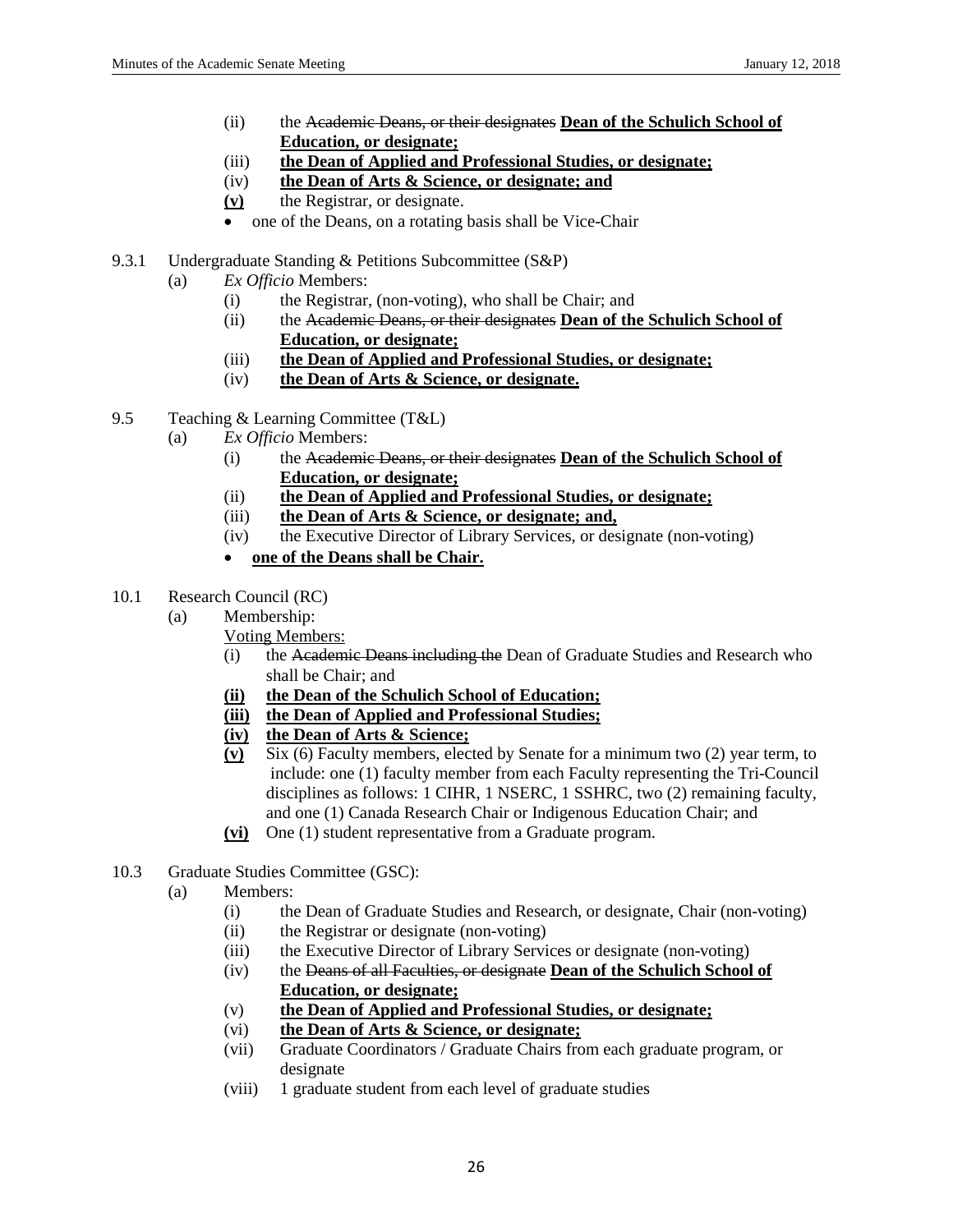(ix) 1 graduate student Senator (non-voting).

## *Non-substantive change provided for informational purposes:*

In order to better reflect the terms of reference, the Planning and Priorities Committee (PPC) has requested to be renamed the Academic Quality Assurance and Planning Committee. The By-Laws and Elections Subcommittee approved this request.

## REPORTS FROM OTHER BODIES

#### Board of Governors

On behalf of the Board of Governors, Senator Zimbalatti provided an update from the January 11, 2018 Board of Governors' meeting. Items discussed were programs and recruitment, an enrolment update, endowments, Nursing program partnerships, Research Ethics Report, sponsorship of the turf field from North Bay Youth Soccer and the sale of the Bracebridge Campus. Appreciation was expressed to Toivo Koivukoski for the cross-country ski trails as well as the efforts of the university in regards to the progress made with the IQAP reports. It was also advised that the budget process is on track, a memo of understanding has been signed with the Alumni Association and the wireless hardware in the student residences is being upgraded. Congratulations were also expressed to NUSU for their hard work on the Student Centre as construction plans continue to be finalized.

## Council of Ontario Universities (Academic Colleague)

Senator McCann reported that at the December meeting a presentation and discussion was held with Bill Cormack, President of the Guelph Faculty Association. An item of discussion was the challenges in coordinating sector wide resistance to impositions like metrics coming from the provincial government. It was agreed that administration, senates and unions all need to work more cooperatively to improve the sector. A discussion was held regarding inviting the President of OCUFA, Gyllie Phillips, to speak. The results of the Faculty at Work survey which was created in response to the issue of job precarity in academia, a first of its kind, were presented. 25,000 full and part-time academics were surveyed. Parttime faculty teach 53% in Humanities and Social Sciences, and 37% in Professional Schools. The highest was in education and law. Part-time faculty teach about 45% of all courses, and 92% teach at the undergraduate level. The Graduate Program Outcome Survey completed between 2009-2014, shows high levels of satisfaction. 94-98% of the graduates are employed. Dr. Mahadeo Sukhai presented on, "The Landscape of Accessibility and Inclusion in Post-Secondary Education". This presentation was of information gleaned from an ongoing project that emerged from the Canadians with Disabilities Act. Dr. Sukhai made clear that we have a long way to go on this file especially in disciplines like the sciences, which pose particular challenges, and in regard to experiential learning.

#### Joint Board/Senate Committee on Governance

Senator Tabachnick reported that collegiality is being practiced as well as being discussed and the meetings have been very positive. It has been a good opportunity to get to know the Board members. The By-Laws and Elections Subcommittee has been presented with the proposed terms of reference as well as a statement of the importance of collegial governance. Further successful future meetings are anticipated.

## NEW BUSINESS

## MOTION 166: Moved by A. Vainio-Mattila, seconded by R. Vanderlee that Senate consider receipt of the Report of the Undergraduate Studies Committee, dated January 10, 2018.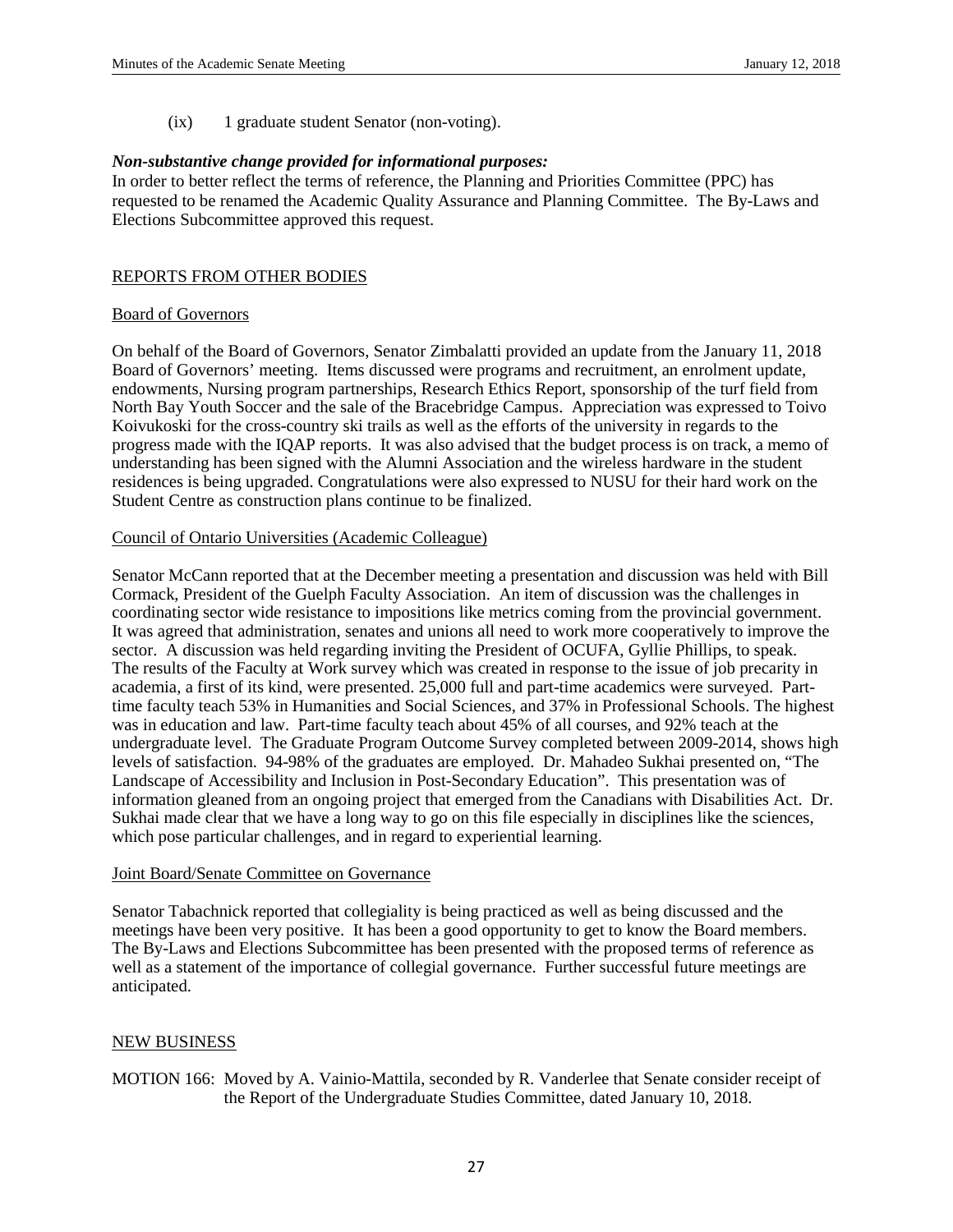## CARRIED

MOTION 167: Moved by A. Vainio-Mattila, seconded by R. Vanderlee that Senate receive the Report of the Undergraduate Studies Committee, dated January 10, 2018. CARRIED

## **FACULTY OF APPLIED & PROFESSIONAL STUDIES**

## **Social Work**

MOTION 168: Moved by A. Vainio-Mattila, seconded by R. Vanderlee that Senate approve that students will be withdrawn from the Bachelor of Social Work program should they receive more than one grade of 'Unsatisfactory' in the Field Education courses (SWRK3505  $\&$ SWRK4605).

**Rationale:** In social work high quality professional practice is at the cornerstone of the Canadian Association for Social Work Education's standards. This motion confirms our commitment to these standards. Unlike other academic courses, the delivery of a field practicum relies heavily on our community partners. It is highly unlikely that a social work practice setting would accept responsibility for a student with repeated 'unsuccessful' attempts in field education. According to our departmental policies any student in this circumstances would also be reviewed under our Professional Suitability policy. Approval of this motion is consistent with other professional programs in the university (e.g. BScN, BPHE).

## CARRIED

MOTION 169: Moved by A. Vainio-Mattila, seconded by C. Richardson that Senate approve that all students must complete the Bachelor of Social Work professional years within four (4) of the original date of admission.

**Rationale:** The context for professional practice changes rapidly which impacts on curriculum delivery. Any student continuing in the program for an extended period is at risk in terms of the currency of their knowledge for future employment. Approval of this motion is consistent with other professional programs in the university (e.g. BEd).

CARRIED

#### ANNOUNCEMENTS

The President announced that after 18 months spent working closely with the Town of Bracebridge, the Dewey Educational Group were welcomed as the new owners of the Bracebridge Campus educational facility. In honour of the long-standing relationship between the Town of Bracebridge and Nipissing University over the past two decades, the university announced the creation of a new legacy fund specifically for students from the Muskoka region.

The Provost and Vice-President Academic and Research announced that a series of conversations to address three themes have been scheduled in the January, February and March. The first session held will be to discuss internationalization at NU. Everyone is welcome to attend. The Provost thanked the speakers and organizers of NU2042. Faculty were invited to inform the Provost of any publications or significant information. The Provost provided a summary chart of the Quality Assurance process. The reports will be included on the agenda for the Academic Quality Assurance and Planning Committee meeting on January 26. The Provost thanked faculty and administration for their responses. The Quality Assurance Institutional Audit Report must be provided to Quality Assurance by January 31. On February